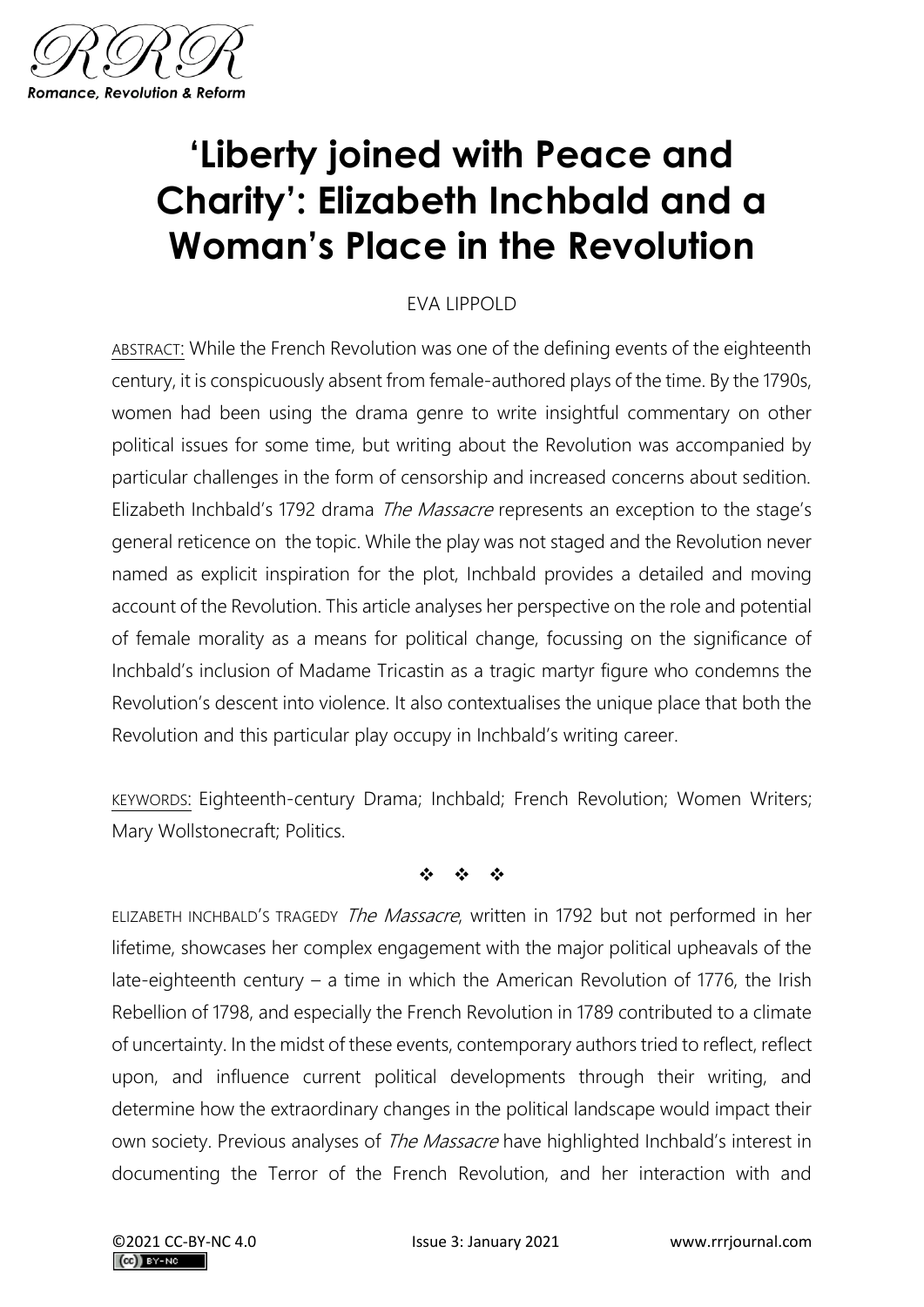

adaption of French culture and literary genres.<sup>1</sup> Building on this existing scholarship, this article focuses on Inchbald's consideration of female morality as a potential means for political change, and her often critical interpretation of the Revolution's tenets of liberty and equality. In particular, analysis of Inchbald's representation of women's role in reforming society reveals remarkable connections with the work of Mary Wollstonecraft. Through The Massacre's tragic female character Madame Tricastin, Inchbald develops a nuanced analysis of themes also featured in Wollstonecraft's Vindication of the Rights of Woman,engaging in a similar exploration of the position of women in a rapidly changing society, and the factors that could impede their full participation in political discourse.

As Mathew Kinservik has noted, 'Many critics and artists in the eighteenth century […] insisted that literature and politics were necessarily interrelated', and this interrelation is particularly noticeable in the last, revolutionary decades of the century.<sup>2</sup> The increased fusion of political discourse and debate with the literature of this time coincided with a remarkable increase in the number of women working as professional authors, particularly in the field of playwriting; Betty Schellenberg has calculated that 'women increased […] from being responsible for approximately 14 percent of all new novels for the three decades of 1750 to 1779 […] to a slight majority of known authors at the end of the century.'<sup>3</sup> For female playwrights, Judith Phillips Stanton notes that only two new women playwrights were published in 1760-69; thirteen in 1770-79, another thirteen in the 1780s; and sixteen in the 1790s.<sup>4</sup> This rise in numbers gave readers and theatre audiences an unprecedented opportunity to hear political

<sup>&</sup>lt;sup>1</sup> John Robbins, 'Documenting Terror in Elizabeth Inchbald's The Massacre', SEL Studies in English Literature 1500-1900, 57.3 (2017) pp.605-619; Wendy C. Nielsen, 'A Tragic Farce: Revolutionary Women in Elizabeth Inchbald's The Massacre and European Drama', European Romantic Review, 17.3 (2006) pp.275-288.

<sup>&</sup>lt;sup>2</sup> Mathew J. Kinservik, 'Reconsidering Theatrical Regulation in the Long Eighteenth Century', in *Players,* Playwrights, Playhouses: Investigating Performance 1660 - 1800, ed. by Michael Cordner and Peter Holland (New York: Palgrave Macmillan, 2007) pp.152-171 (p.166).

<sup>&</sup>lt;sup>3</sup> Betty A. Schellenberg, The Professionalization of Women Writers in Eighteenth Century Britain (Cambridge: Cambridge University Press, 2005) p.17.

<sup>4</sup> Judith Phillips Stanton, 'Statistical Profile of Women Writing in English from 1660 to 1800', in Eighteenth-century Women and the Arts, ed. by Frederick Keener and Susan E. Lorsch (New York: Greenwood Press, 1988) pp.247-253 (p.251).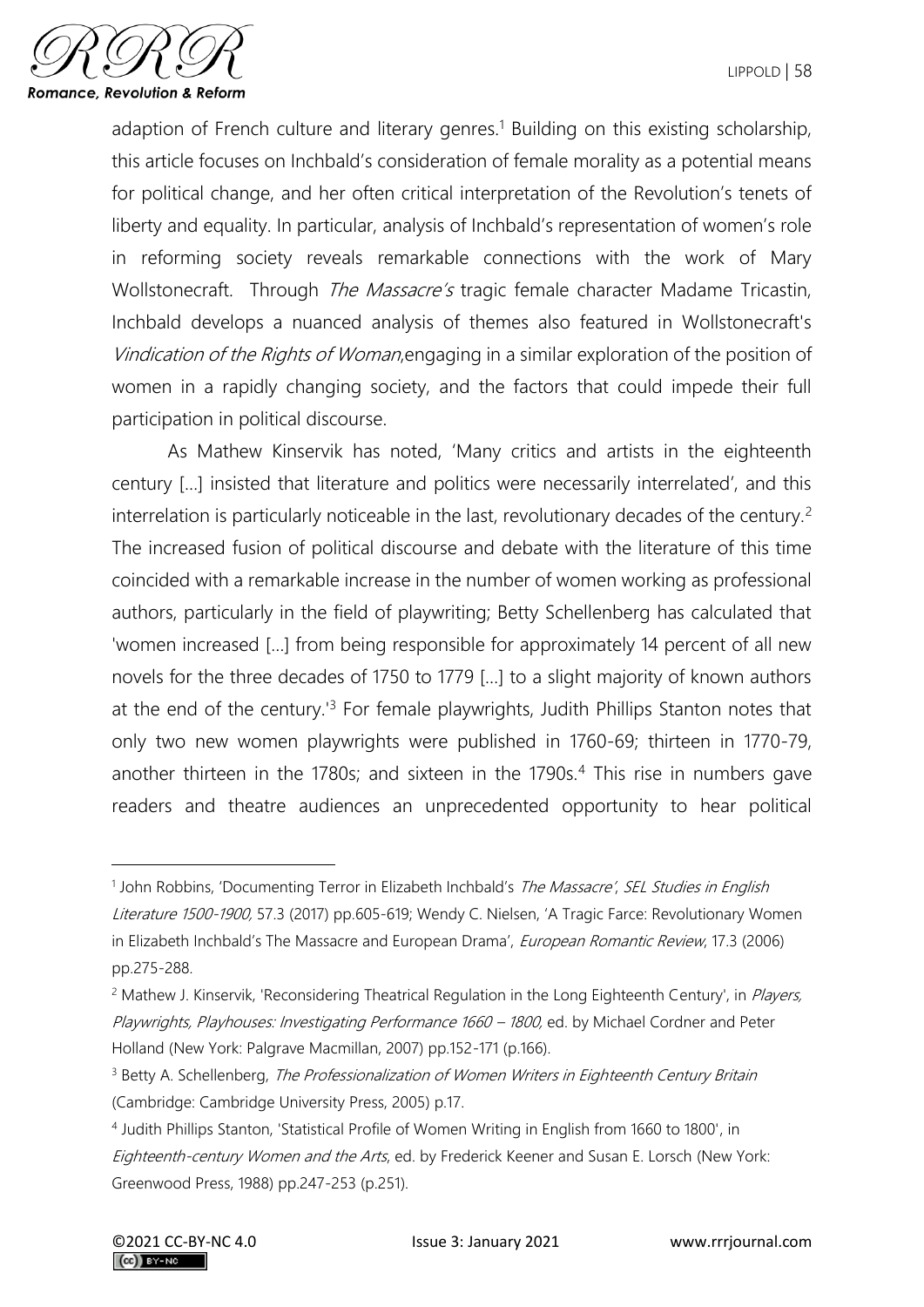

commentary written by a variety of female voices. It also confirmed that these women writers had access to both stage and audience, making their engagement with the political landscape an intensely public one. As a writer of eighteen plays, Inchbald can certainly be counted as a prominent voice among them and *The Massacre* sees her using that voice in a new way, as she negotiated a particularly careful balance between boldness and respectability. In her book Women, Nationalism and the Romantic Stage, Betsy Bolton has found that '[t]he careers of female dramatists depended on their political innocence or neutrality – yet their plays might well engage political issues within a pose of female domesticity'.<sup>5</sup> Inchbald usually maintained this 'pose' by writing in the genre of domestic comedy, but in *The Massacre* she takes on both a new genre tragedy—and a new theme: revolution. The tragic ending of the play, combined with Inchbald's inability to publish it during her lifetime, reflects in some ways the failure of the Revolution to bring about a new equality, especially where women were concerned.

While the number of female literary voices at the end of the eighteenth century is remarkable, it was not unprecedented for women writers to comment on contemporary politics; Aphra Behn and Delarivier Manley, among others, had made names for themselves by writing political satire in the previous century. Playwriting and the theatre had always been a place for political engagement. Plays were relatively quick to write and to produce compared to longer poems and novels, so that playwrights could react to contemporary events much faster than novelists. This meant, for example, that Hannah Cowley could set her play A Day in Turkey (1792) during the Russo-Turkish War (1787-1792) only a few months after the war had ended, and Mariana Starke's The Sword of Peace (1788) could comment directly on the ongoing trial of Warren Hastings and Cornwallis' new approach to governing India.<sup>6</sup> Playwright Arthur Murphy (1727-1805) remarked on the close association between theatre and politics in the period, claiming that the 'theatre engrossed the minds of men to such a degree [...] that there existed in England a fourth estate, Kings, Lords and Commons and Drury

<sup>&</sup>lt;sup>5</sup> Betsy Bolton, *Women, Nationalism, and the Romantic Stage* (Cambridge: Cambridge University Press, 2001) p.39.

<sup>6</sup> Jeanne Moskal, 'English National Identity in Mariana Starke's "The Sword of Peace": India, Abolition, and the Rights of Women', in Catherine Burroughs (ed.), Women in British Romantic Theatre: Drama, Performance, and Society, 1790-1840 (Cambridge: Cambridge University Press, 2000) pp.102-132.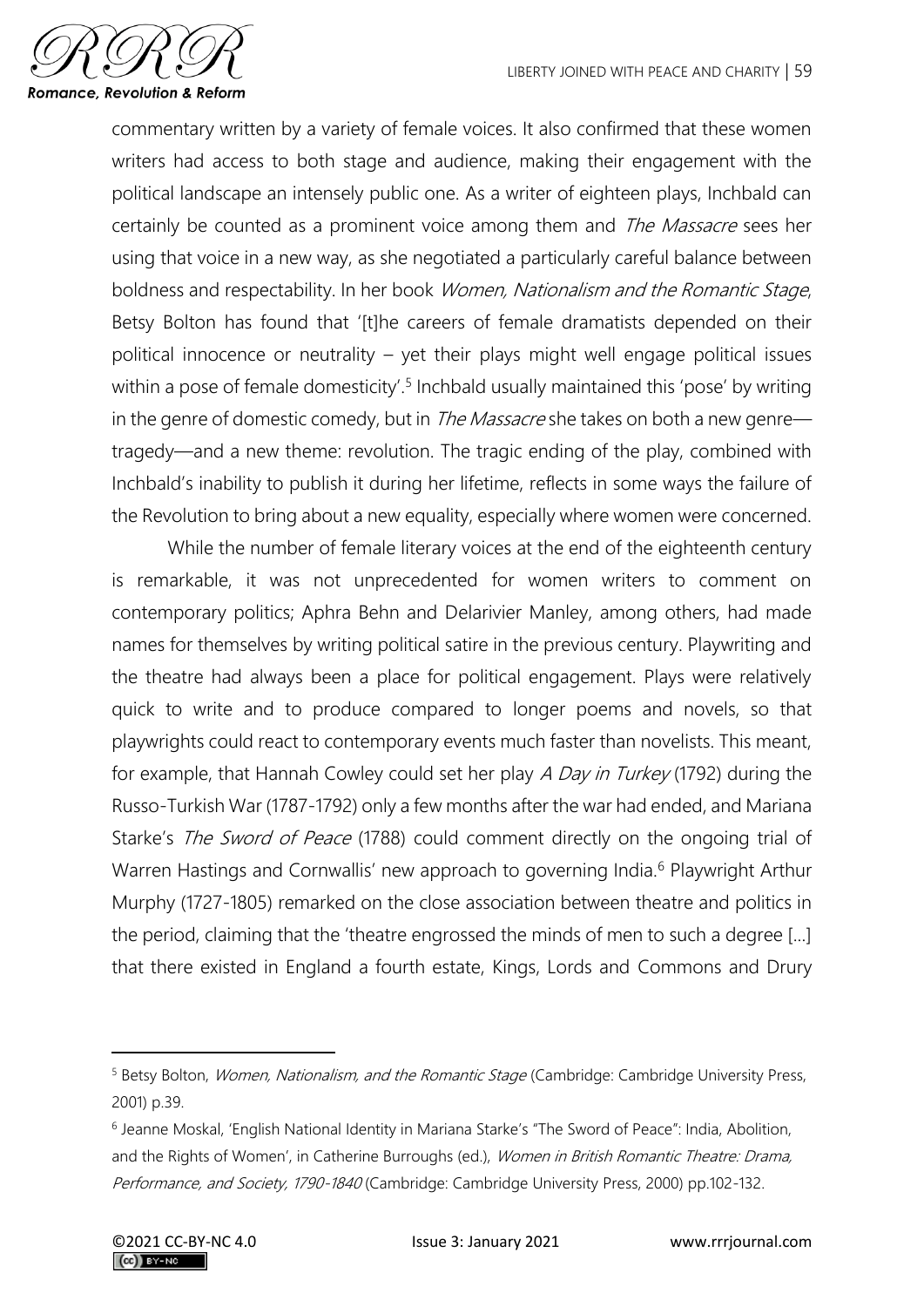

Lane Playhouse'.<sup>7</sup> As a result of this close association, plays presented on the eighteenth-century stage had the potential to influence the political perceptions of their audiences, as well as reflecting contemporary political developments.

While there was therefore nothing inherently new about the representation of political events in the theatre, late eighteenth-century female playwrights who wrote about politics faced a number of unique restrictions. As playwrights, they were restricted by official theatre legislation in the form of the Licensing Act of 1737, which enabled the Lord Chamberlain to censor or reject plays on the grounds of controversial political content. As women, they were additionally restricted by their society's changed expectations about female morality.<sup>8</sup> Unlike Behn and Manley, eighteenth-century female playwrights could not have written an openly satirical work about their politicians, as to do this would have resulted in censorship of their manuscript by the Examiner of Plays, and in censure of the playwright herself by her audience and critics. Hannah More warned in 1799 that any woman in the public eye must be prepared to have 'her sex always taken into account'.<sup>9</sup> When a woman wrote a play, her audience and critics would examine not only what she had written, but also whether it was appropriate for a *woman* to have written it. The rules of the Licensing Act of course applied to writers of both sexes, but the disproportionate amount of scrutiny femaleauthored works received in the press implies that women had to be particularly careful not to step outside the parameters of what was considered respectable.<sup>10</sup> Female playwrights depended on their reputation as respectable women in order to continue their professional careers – producing a play was in many ways a collaborative effort, and depended on social connections which had to be continually maintained. Especially during the time of the French Revolution, women in the public eye had to be careful

<sup>&</sup>lt;sup>7</sup> Qtd. in Linda Kelly, The Kemble Era: John Philip Kemble, Sarah Siddons, and the London Stage (London: Bodley Head, 1980), p.31.

<sup>&</sup>lt;sup>8</sup> Barbara Darby has written about this parallel between the stage and society in *Frances Burney*, Dramatist: Gender, Performance, and the Late Eighteenth-century Stage (Lexington: University of Kentucky Press, 1997).

 $9$  Hannah More, *Strictures on the Modern System of Female Education* (London: Cadell and Davies, 1799) pp.12-13.

<sup>&</sup>lt;sup>10</sup> Greg Kucich, 'Reviewing Women in British Romantic Theatre', in *Women in British Romantic Theatre:* Drama, Performance, and Society, 1790-1840, ed. by Catherine Burroughs (Cambridge: CUP, 2000) pp.48-78 (p.50).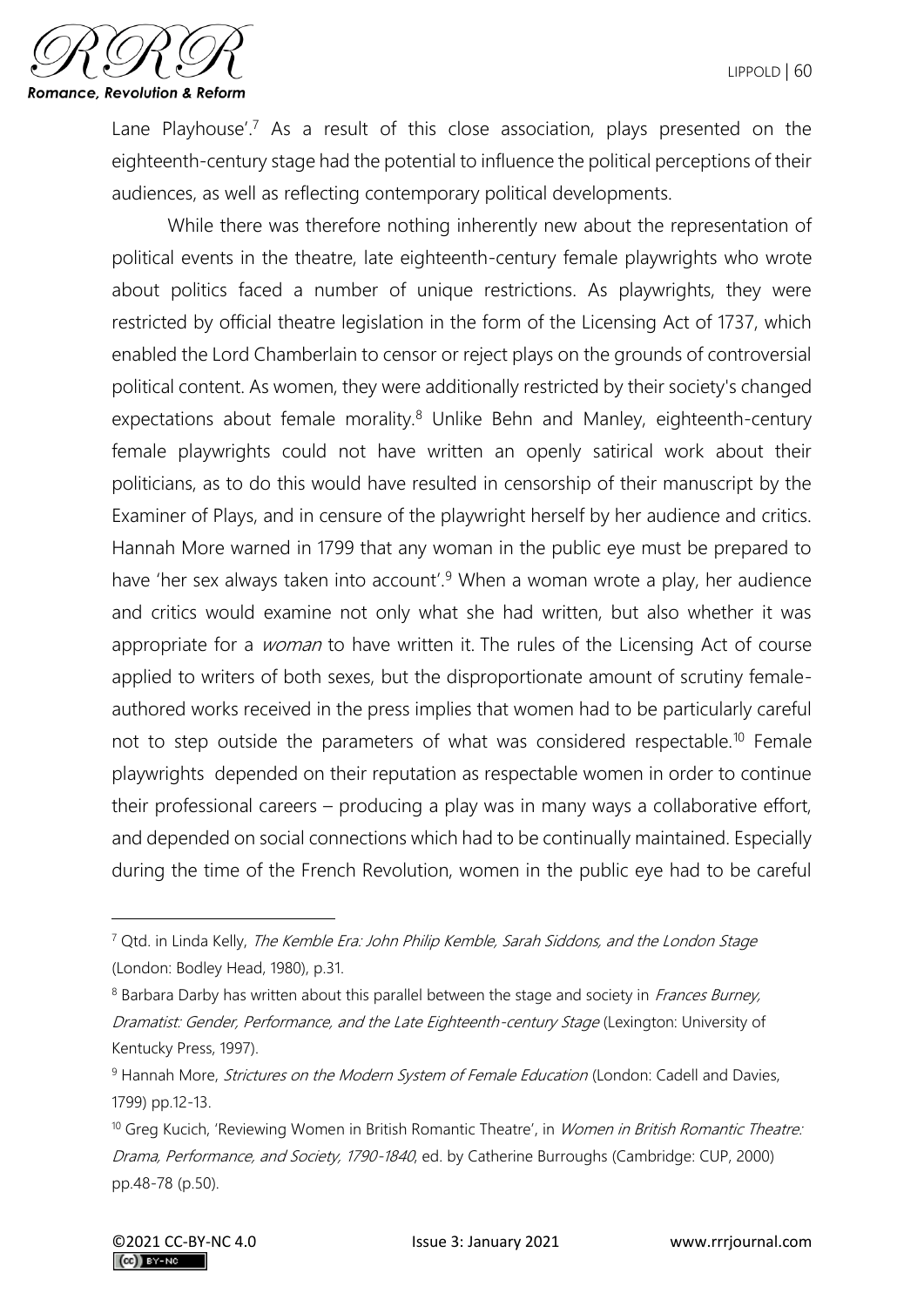

not to be perceived, and consequently shunned, as part of the threat to British respectability.<sup>11</sup>

The events of the Revolution made the tension between the theatre's political engagement and the increasing restrictions on what could be represented especially apparent. Any examination of literature published at this time shows that the French Revolution influenced novelists, poets, diarists, painters, and generally artists of any kind, including Mary Wollstonecraft, William Wordsworth, and Helen Maria Williams among many others. George Taylor has argued that 'throughout this period of cultural crisis, the popular theatre embodied and reflected in many forms not only the material concerns but also many of the wider, less tangible, anxieties of its audiences.'<sup>12</sup> Playwrights were concerned not only with the potential danger to human lives that the Revolution represented, but with the less immediately obvious effect it had on their society and its culture and values. Female playwrights had very effectively used their access to the stage to reflect contemporary concerns before. For example, Elizabeth Griffith's The Platonic Wife (1765) had shown the precarious legal and financial situation of women leaving their marriages. Inchbald herself had taken on the issue of prison reform in her play Such Things Are (1787), and her novel A Simple Story (1791) has been credited with co-founding the English Jacobin Novel.<sup>13</sup> Generally, therefore, female playwrights were neither apolitical nor afraid to comment on politics, despite the official restrictions of the Licensing Act. On the matter of the French Revolution, however, female playwrights remained mostly silent. The extent of the cultural anxieties caused by the Revolution in the late-eighteenth century and the increasing number of trials for treason in Britain during the 1790s contributed significantly to a cultural environment in which it was simply safer to avoid the subject.<sup>14</sup>

Inchbald's The Massacre, the only female-authored play of this time that is clearly about the French Revolution, therefore stands out not just in the context of Inchbald's own career, but also among the works of female playwrights more broadly.

<sup>&</sup>lt;sup>11</sup> See Tim Fulford, Romanticism and Masculinity: Gender, Politics and Poetics in the Writings of Burke, Coleridge, Cobbett, Wordsworth, De Quincey and Hazlitt (London: Macmillan, 1999) p.5.

 $12$  George Taylor, *The French Revolution and the London Stage 1789-1805* (Cambridge: Cambridge University Press, 2006) p.14.

<sup>&</sup>lt;sup>13</sup> Gary Kelly, *The English Jacobin Novel* (Oxford: Clarendon Press, 1976).

<sup>&</sup>lt;sup>14</sup> Kenneth R. Johnston, *Unusual Suspects: Pitt's Reign of Alarm and the Lost Generation of the 1790s* (Oxford: Oxford University Press, 2013) p.xiv.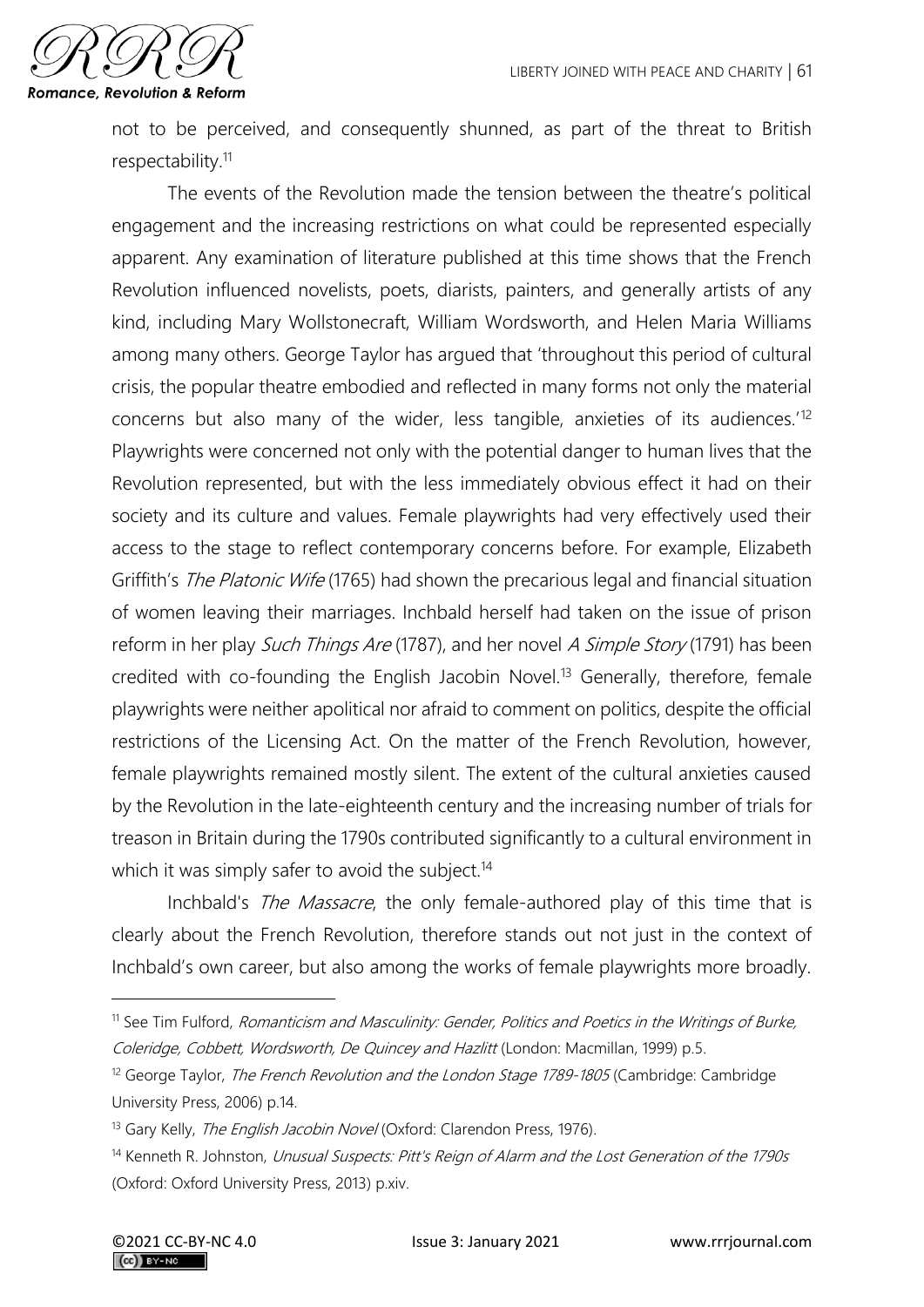

While the massacre of the title supposedly refers to the St. Bartholomew's Day massacre in France in 1572, it is quite obvious to the reader that Inchbald is writing about the September massacres of 1792.<sup>15</sup> The timing of Inchbald's production of the text, the setting of the play, and finally the fact that the St. Bartholomew's Day massacre is hardly mentioned, heavily imply that the story is about contemporary events in France. The September massacres were a period of unprecedented violence during the French Revolution. France's struggle in the war against Austria and Prussia, combined with internal conflicts about the country's new government, led to increased anxiety and paranoia about treachery. Encouraged by rumours of a counter-revolutionary plot, mobs attacked prisons in Paris and executed prisoners, often finding them guilty of treason in impromptu courts. By the end of the massacres, over a thousand people had become victims of this violence. It was one of the events that contributed to the opposition against the Revolution in other countries, especially in Britain.<sup>16</sup>

Inchbald's play represents this undercurrent of violence and paranoia by showing its effects on a French family, the Tricastins – consisting of husband and wife, their young children, and the husband's father – who are in danger of being executed by a revolutionary mob. The father and son are captured and put on trial; the judge, chosen by the citizens, reveals himself to be a moderate and sensible man who protects them after nobody can offer any tangible evidence that they have committed a crime. The leader of the mob threatens them with his soldiers, but the soldiers also refuse to harm the Tricastins without cause. However, having survived this incident at the trial, father and son learn that Madame Tricastin and her children have been murdered by the mob. Simply from a summary of the plot, it becomes clear that this play is unlike anything else Inchbald wrote. She often referred to current political and social issues in her writing, but usually she mitigated her commentary on these issues with comedic elements and more light-hearted storylines, and most of her plays have separate

<sup>&</sup>lt;sup>15</sup> See Ben P. Robertson, *Elizabeth Inchbald's Reputation: A Publishing and Reception History* (London and New York: Routledge, 2015) p.95.

<sup>&</sup>lt;sup>16</sup> Alexander Mikaberidze (ed.), Atrocities, Massacres, and War Crimes: An Encyclopedia, 2 vols (Santa Barbara: ABC-CLIO, 2013) I, p.594; Mary Ashburn Miller, A Natural History of Revolution: Violence and Nature in the French Revolutionary Imagination, 1789-1794 (Ithaca and London: Cornell University Press, 2011), pp.58-59.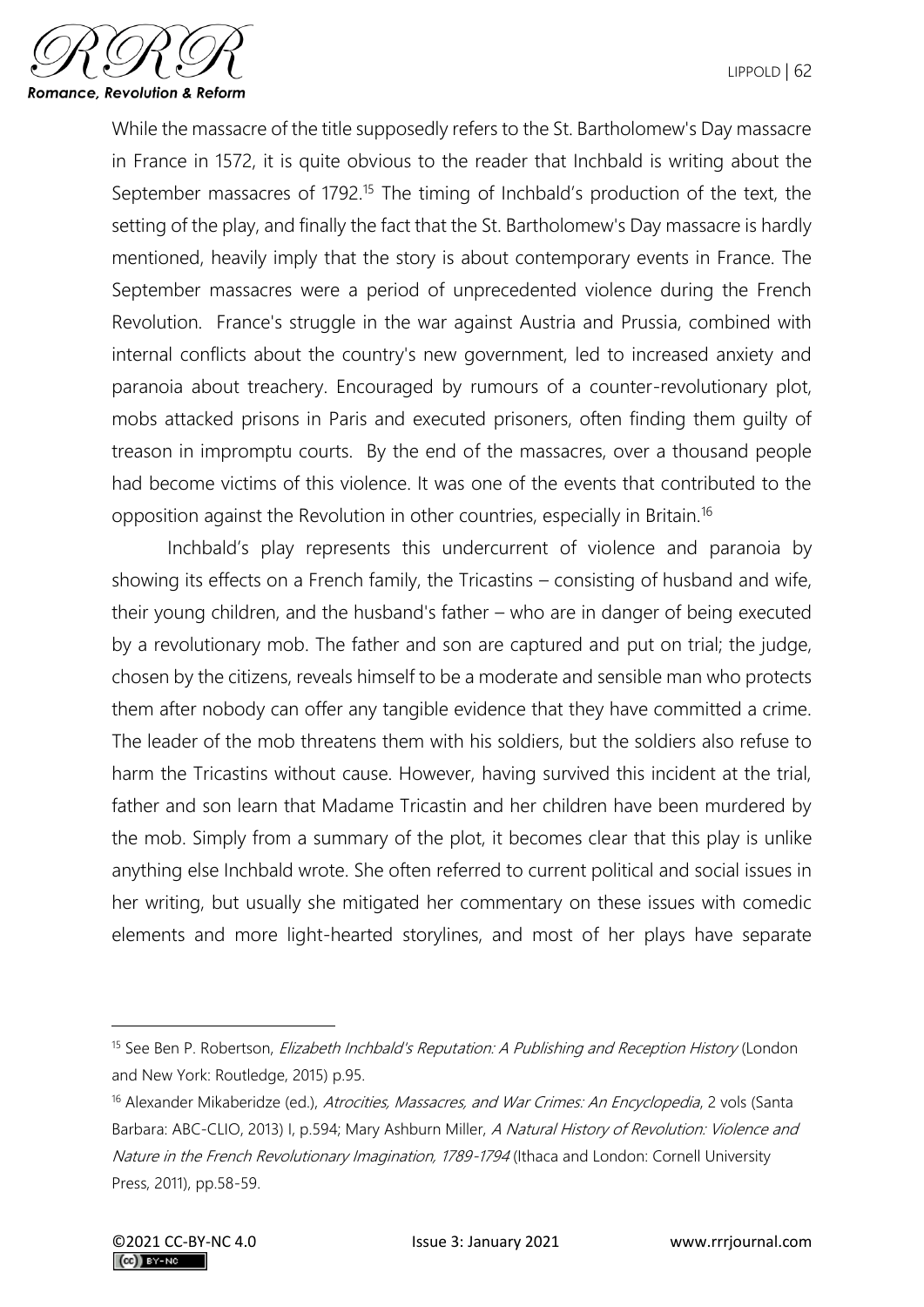

interwoven plots with different themes.<sup>17</sup> The Massacre, in contrast, only consists of one storyline, which is heavily focused on the intersection of female morality and revolutionary change.

Critical opinion is somewhat divided as to whether Inchbald intended the play to be produced as a performance or simply published as a text. Melynda Nuss, for example, calls it a closet drama, arguing that while Inchbald did want to publish the play text, the play itself was never intended for the stage.<sup>18</sup> Annibel Jenkins, however, writes that Inchbald did send the manuscript to a theatre manager and was rejected.<sup>19</sup> Considering the play text in detail, the assumption that Inchbald did intend it as a closet drama seems reasonable. The play has only three acts, making it easier and quicker to read at home; there is very little physical action and a great deal of dialogue, making it less well-suited for a live theatrical production due to its static nature. Most tellingly, there are only two female roles and one, that of Amédée, is practically non-speaking. Inchbald usually wrote many good roles for actresses, having been an actress herself, so to suddenly deprive her colleagues of good parts in this play is quite out of character. For a closet play, the character division makes more sense: Inchbald would not be concerned about writing roles for other actresses in a play that was never going to reach the stage, and female readers at home would find it easier to read through the play with members of their own families, or perhaps a friend. Additionally, a preliminary note to the posthumously published text informs us that, '[t]his play was suppressed, though printed, before publication in deference to political opinions'.<sup>20</sup> This suggests that Inchbald had considered publishing the play as a printed, though not performed, text before the increasingly volatile political situation dissuaded her. The non-public nature of *The Massacre* accounts partly for how much it differs from Inchbald's other

<sup>&</sup>lt;sup>17</sup> See Misty G. Anderson, 'Genealogies of Comedy', in *The Oxford Handbook of the Georgian Theatre* 1737-1832, ed. by Julia Swindells and David Francis Taylor (Oxford: Oxford University Press, 2014) pp.348-367 (p.352).

<sup>&</sup>lt;sup>18</sup> Melynda Nuss, *Distance, Theatre, and the Public Voice*, 1750-1850 (New York: Palgrave Macmillan, 2012) p.36.

<sup>&</sup>lt;sup>19</sup> Annibel Jenkins, I'll Tell You What. The Life of Elizabeth Inchbald (Lexington: University Press of Kentucky, 2015) p.318.

<sup>&</sup>lt;sup>20</sup> Elizabeth Inchbald, Memoirs of Mrs. Inchbald, Including her Familiar Correspondence with the Most Distinguished Persons of her Time, ed. by James Boaden (London: Bentley, 1833) p.356.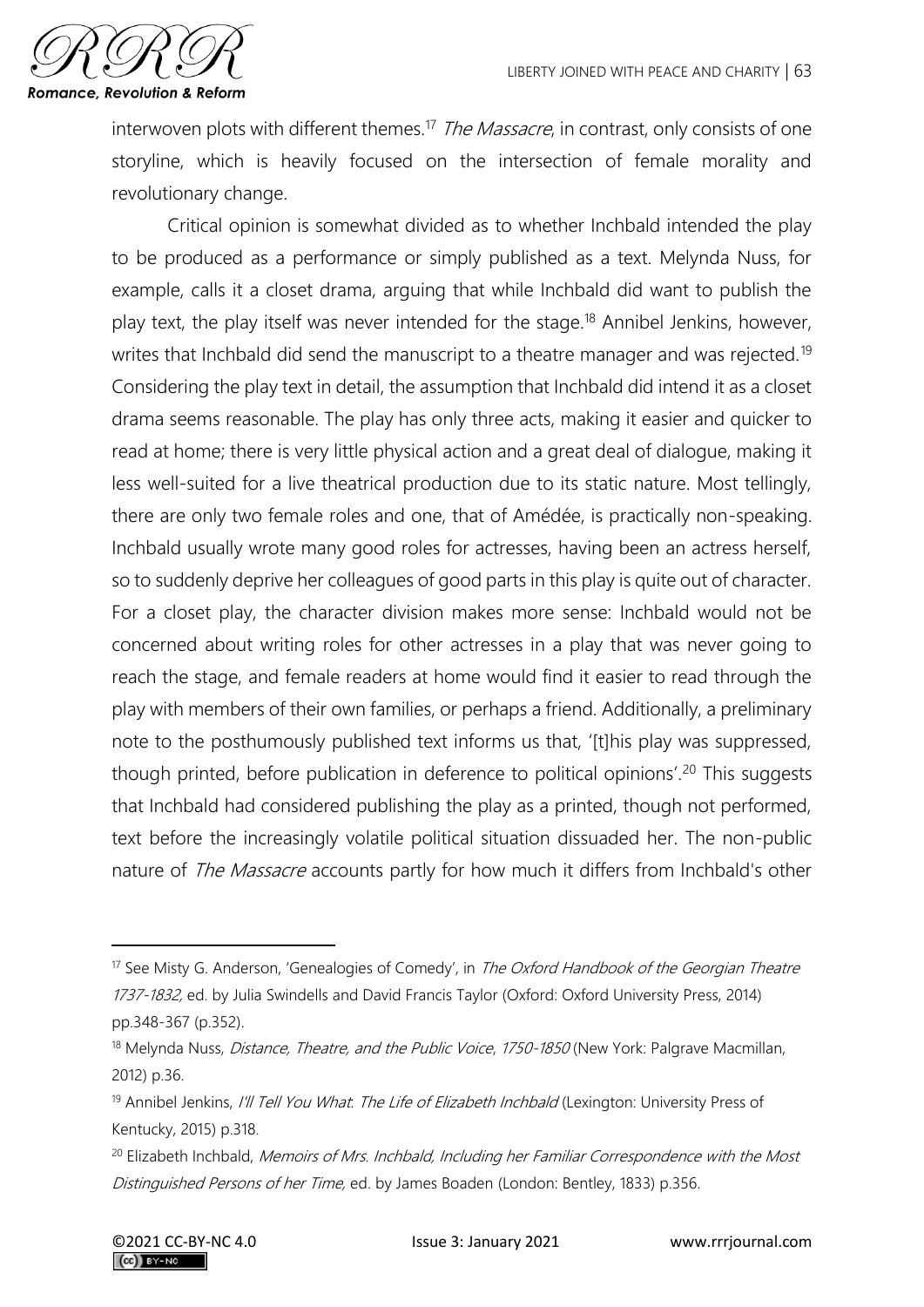

works. It is also, of course, a tragedy, and therefore stands out from the comedies which were usually her genre of choice.

The play represents a departure for Inchbald not only in its form, but also in its tone and characterisation. She very rarely writes about anything in an entirely sombre tone, and even serious subjects in her other plays are frequently treated with a dry, black humour. But in this instance the play is entirely serious, and this shift in tone and approach indicates, perhaps, Inchbald's awareness of the Revolution's tremendous impact on her society and culture. The play is intended to shock her readers rather than to entertain them, and includes no comedic elements that might soften or mitigate the terror of the Revolution. In her preface to *The Massacre*, Inchbald introduces her work by quoting Horace Walpole's statement about his own play *The Mysterious Mother*.

The subject is so horrid, that I thought it would shock, rather than give satisfaction, to an audience. Still I found it so truly tragic in the essential springs of *terror* and *pity*, that I could not resist the impulse of adapting it to the scene, though it never could be practicable to produce it there.<sup>21</sup>

Inchbald states how applicable this comment is to the subsequent pages, and 'imagines that no further reason requires to be alleged for their not having been produced at one of our theatres'.<sup>22</sup> Having provided this explanation, she then adds that the play's plot is 'founded upon circumstances which have been related as *facts*, and which the unhappy state of a neighbouring nation does but too powerfully give reason to credit'.<sup>23</sup> This statement serves a twofold purpose: it refers obliquely to the Revolution without actually naming it, and lends Inchbald the objective authority of reported 'facts', helping her to pre-empt any accusation of merely inventing a story for her own (or others') entertainment. John Robbins in his analysis of the drama has shown how Inchbald here 'positions herself as a member not only of the reading public but also of the news-gathering and news-interpreting media structure'.<sup>24</sup> This positioning, along with her insistence on the factual nature of the story suggests she is writing out of public

 $21$  Elizabeth Inchbald, The Massacre, in Memoirs of Mrs. Inchbald, Including her Familiar

Correspondence with the Most Distinguished Persons of her Time, ed. by James Boaden (London: Bentley, 1833) p.357.

<sup>&</sup>lt;sup>22</sup> Inchbald, *The Massacre*, p.357.

 $23$  Ibid

<sup>&</sup>lt;sup>24</sup> Robbins, 'Documenting Terror in Elizabeth Inchbald's The Massacre', p.614.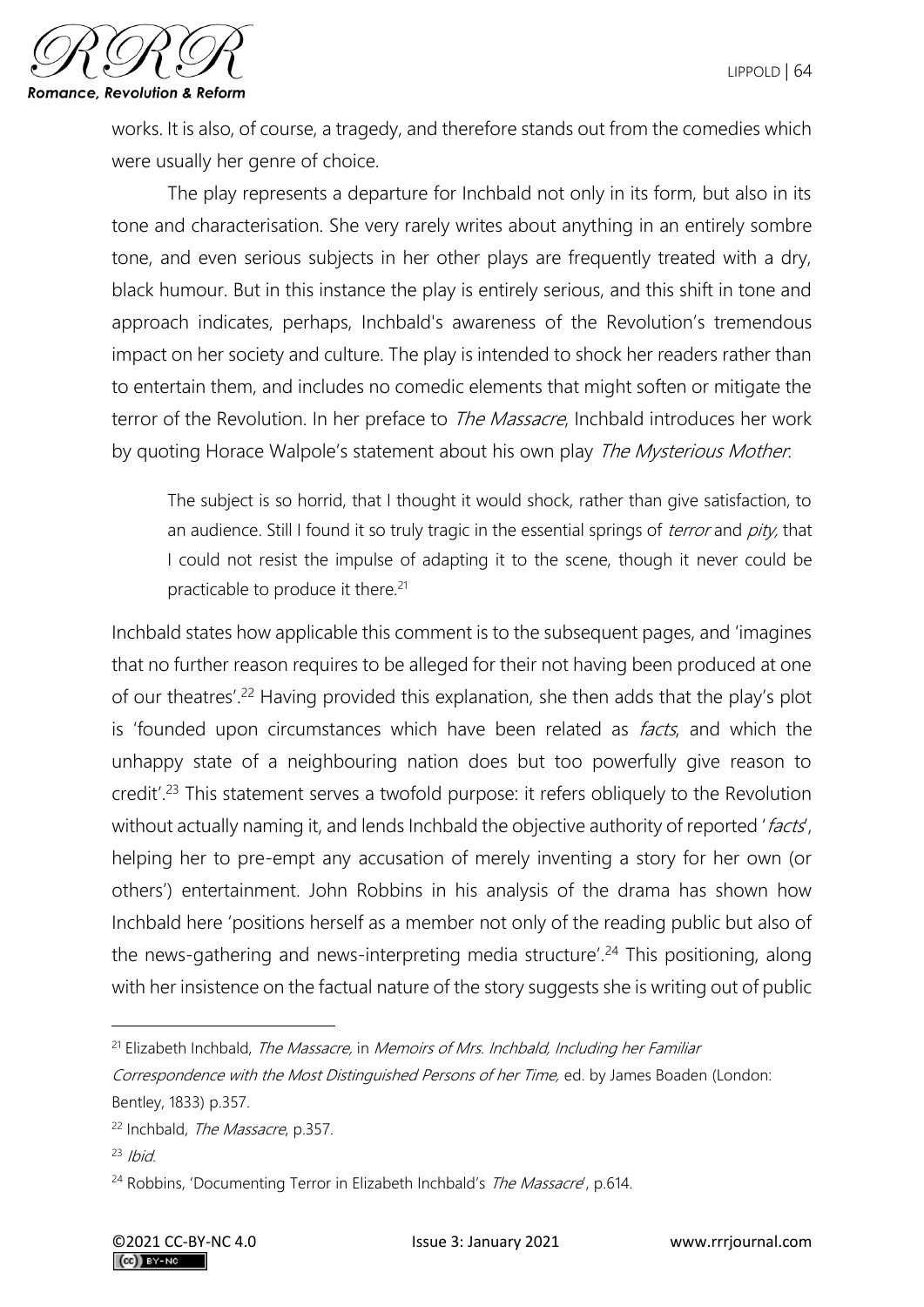

and, crucially, moral duty, reporting the unfortunate realities of the Revolution even though she and her readers may find it uncomfortable.

In the same vein, Walpole's remark also constitutes a kind of warning: if the reader was expecting one of Inchbald's usual comedies, they were to abandon that expectation immediately. The play itself certainly deserves this warning; the scenes in which the mob threatens the Tricastins, and the description of Madame Tricastin's death (III, 2) contain graphic violence, and the main characters are in mortal peril for almost the entire story. The play starts with Tricastin narrowly escaping death on a visit to Paris, where he describes seeing children being killed in their sleep, and 'the Seine – its water blushed with blood', which 'bore upon its bosom disfigured bodies'.<sup>25</sup> Inchbald asserts the historical accuracy of these events in a footnote, which tellingly refers to the St. Bartholomew's massacre only as an afterthought:

Shocking, even to incredibility, as these murders may appear, the truth of them has been asserted in many of our public prints during the late massacre at Paris; and the same extravagant wickedness is attested to have been acted at the massacre of St. Bartholomew<sup>26</sup>

This sense of shocking violence accompanies the Tricastins throughout the rest of the play until, tragically, Madame Tricastin becomes its victim. Inchbald's representation of violence as a constant threat captures the turbulent atmosphere of the September massacres, in which events were unpredictable and deaths occurred frequently. It also reflects the mood in Britain, where the volatile situation in Europe caused concern and uncertainty. The threat of mob violence, 'the fury of the multitude', was an especially present one for someone as closely associated with the theatre as Inchbald, since theatre audiences had a history of becoming violent to express their displeasure.<sup>27</sup> Both Drury Lane and Covent Garden had seen riots in 1744 and 1763 respectively, and more theatre riots would occur at the beginning of the nineteenth century. Robert Shoemaker has argued that those living in London were especially aware and cautious of mob violence, as the large population of the city facilitated this method of expressing anger or disagreement:

<sup>&</sup>lt;sup>25</sup> Inchbald, *The Massacre*, p.365.

 $26$  Ibid.

<sup>27</sup> Ibid., p.372.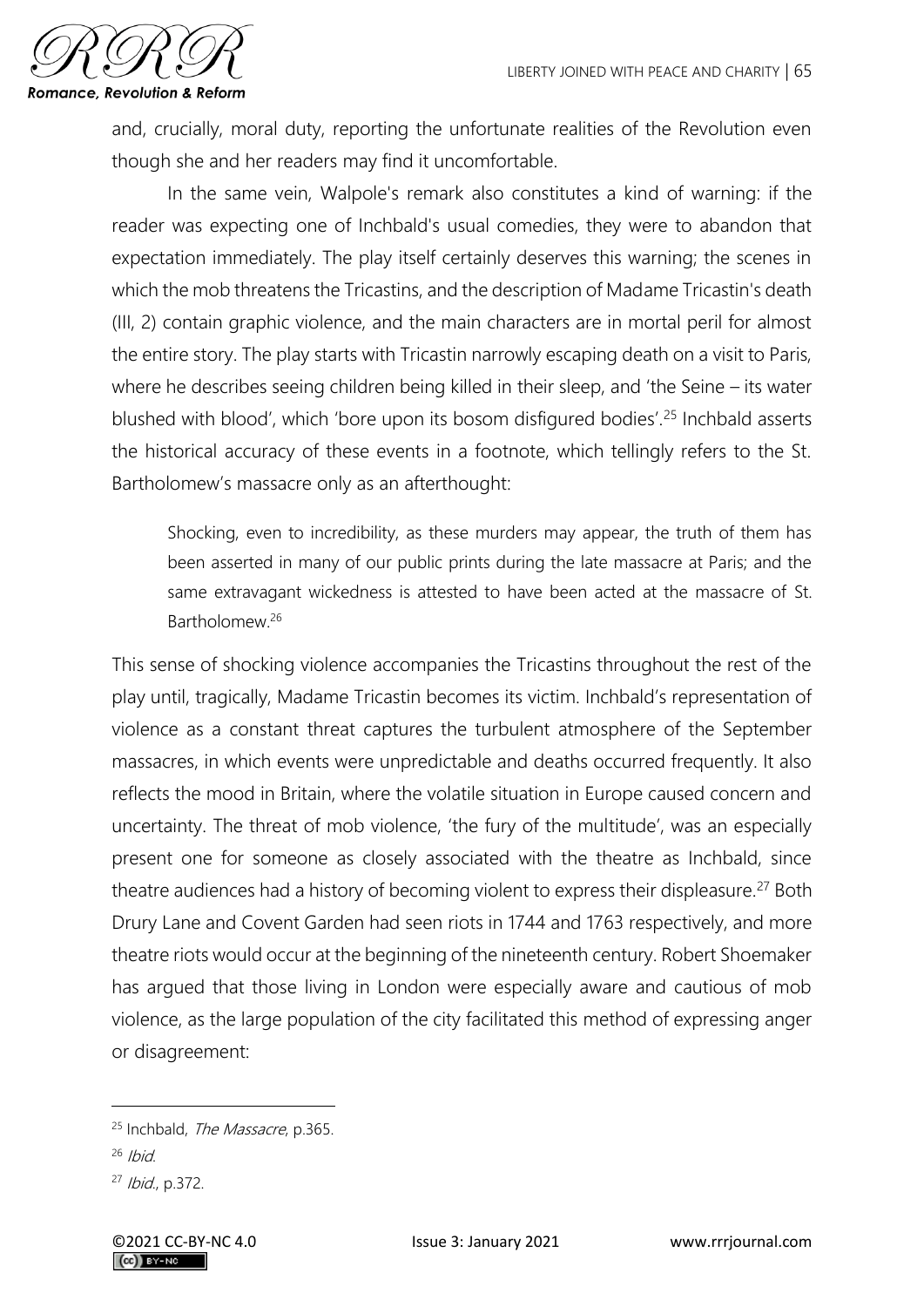

Violence, insult and riot were frequently used in order to defend and enhance Londoners' reputations and advance their interests. Although most such disorder was limited by cultural norms, it generated real fears of mob rule among those with power and property.<sup>28</sup>

Inchbald's representation of a constant undercurrent of hostility reflects these anxieties at a time when they were fuelled by the violence of the French Revolution, and events such as the Priestley Riots (1791) brought the fear of hostile crowds home to England.<sup>29</sup>

However, despite the threatening atmosphere prevailing throughout Inchbald's play, her work is not primarily about the physical dangers of revolution, but instead reflects on the concept of morality in challenging times. The play explores what it means to be a good citizen, and how good citizens react when faced with violence. In the context of the French Revolution, ideas of personal liberty and responsibility are predictably an important theme, and crucially, all the characters believe in the concept of liberty, though they interpret it in very different ways. Glandeve, the judge, declares: 'If I am a friend to freedom, my first object is, freedom of *thought*, advocating for the right to express a political stance regardless of whether it contradicts his own. The leader of the mob, Dugas, argues for 'the voice of the people', who have collectively invested him with the power to arrest and charge those he feels are against the principles of the Revolution.<sup>30</sup> Their differing views are made particularly obvious in the following exchange, in which Glandeve refuses to sentence the captured Tricastins without evidence:

DUGAS: I thought, Glandeve, you were the sworn friend of Liberty?

GLANDEVE: And so I am — Liberty, I worship. But, my friends, 'tis liberty to do good, not ill — liberty joined with peace and charity. (III, 2)

While Dugas may appear as the villain of the piece, he believes he is doing what is right – he is also on the side of liberty. Although Inchbald certainly favours Glandeve's approach, none of her characters are painted as simply morally good or bad; instead Inchbald shows them as occasionally making morally questionable choices because of

<sup>&</sup>lt;sup>28</sup> Robert Shoemaker, *The London Mob: Violence and Disorder in Eighteenth-century England* (London: Continuum, 2007) pp.24-26.

<sup>&</sup>lt;sup>29</sup> See Marilyn Butler, Romantics, Rebels and Reactionaries (Oxford: Oxford University Press, 1981), p.47. <sup>30</sup> Inchbald, *The Massacre*, p.376.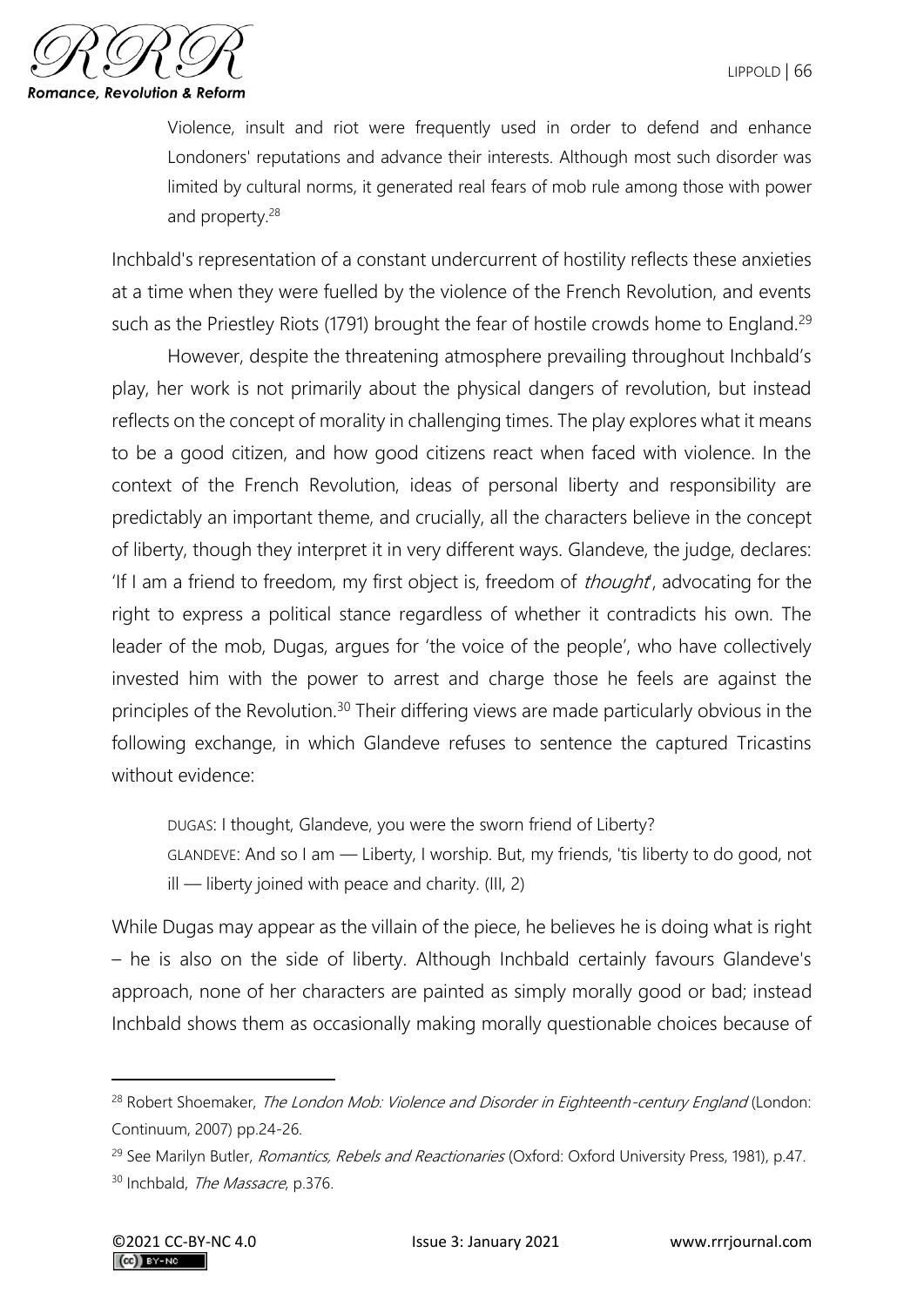

their mistaken views or the influence of outside circumstances. Later in the same scene, Tricastin attacks Dugas with a knife, intending to kill him. Glandeve prevents him from doing so, and his standing between the two opponents makes such an impression on Tricastin that he immediately gives up his weapon. Dugas retaliates by calling in his soldiers to kill the Tricastins, but they refuse to carry out the execution. Their colonel remarks:

Yes, Sir, my brave men have received your commands; and this is their brave reply: — They are all men of courage— all ready to enter the field of battle against an insulting foe, and boldly kill him; but, amongst the whole battalion, we have not one hangman.  $(III, 2)^{31}$ 

His repetition of the words 'brave' and 'courage' emphasises that refusing to use violence here is neither an act of cowardice nor an act motivated by fear of consequences. In the case of both Tricastin and the soldiers, refraining from violence is the more difficult and more courageous choice. This, Inchbald is saying, is real liberty: the ability to apply reason and restraint to a situation, even if it results in a personal disadvantage. She does not support any particular side of the conflict; she does not even seem to object entirely to the conflict itself, as the play does not condemn the act of revolution. What is important to her is the manner in which such conflicts are fought. It is difficult to know precisely what Inchbald's personal views on the French Revolution were at this time, but it is very clear in this play that she objected to the indiscriminate violence and lack of humanity that characterised the Reign of Terror.<sup>32</sup> Her comments on the Revolution, at least in this instance, are not focused on its politics but on its morality. Wollstonecraft similarly explored the idea of liberty in *Vindication* when she wrote, '[l]iberty is the mother of virtue, and if women be, by their very constitution, slaves, and not allowed to breathe the sharp invigorating air of freedom, they must ever languish like exotics, and be reckoned beautiful flaws in nature'.<sup>33</sup> Like Inchbald,

<sup>&</sup>lt;sup>31</sup> Inchbald includes a footnote stating that these lines are based on an actual reply sent by a military commander during the St. Bartholomew's Day massacre (p.378, fn.1).

 $32$  Inchbald wrote an autobiographical work, which might have given us more insight into her opinions; however, she eventually destroyed it on the advice of her confessor. Her published Memoirs were heavily edited by James Boaden.

<sup>33</sup> Mary Wollstonecraft, A Vindication of the Rights of Woman and A Vindication of the Rights of Men (Oxford: Oxford University Press, 2008) p.103.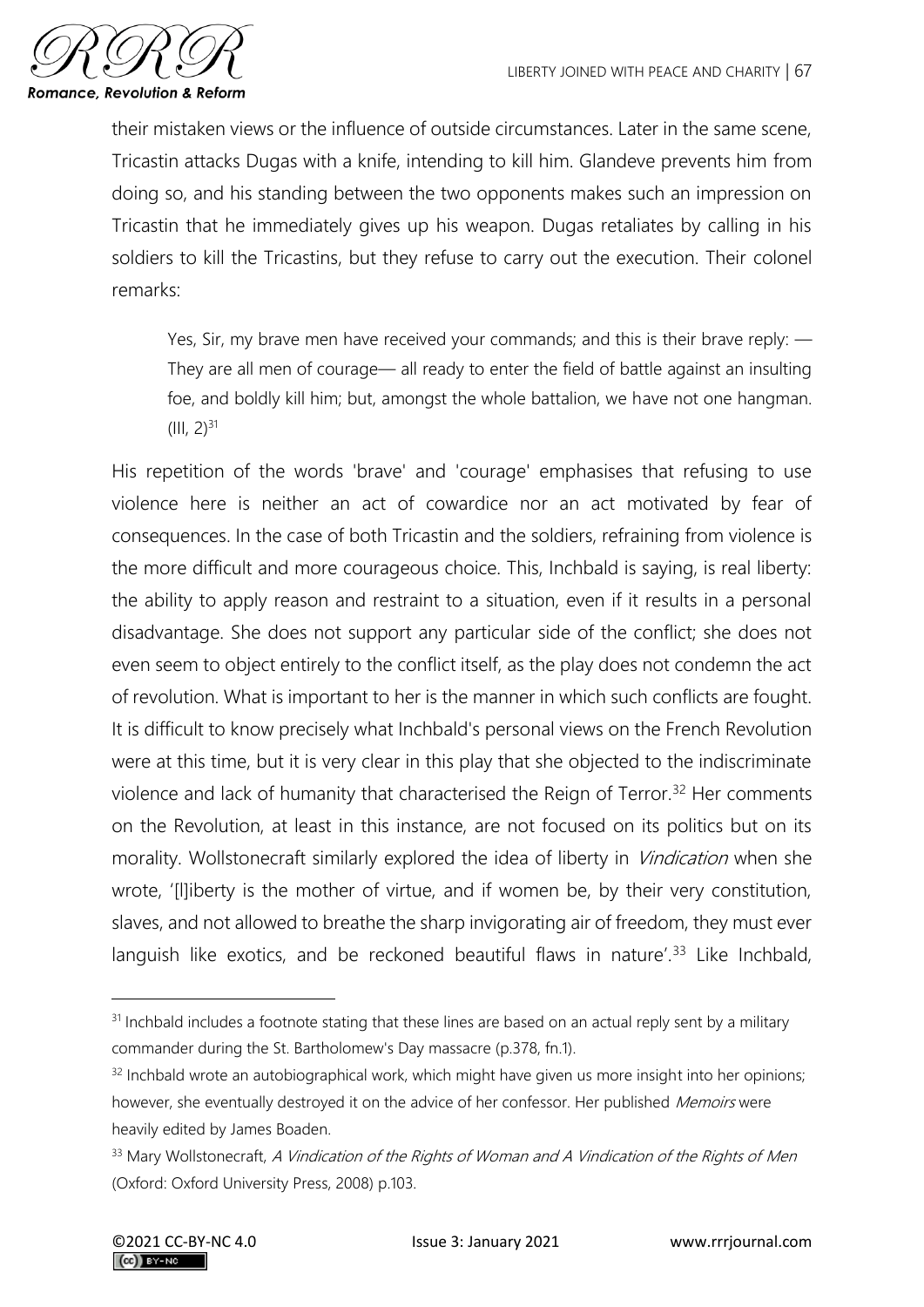

Wollstonecraft emphasises the important role liberty plays in enabling conscious choice, and explicitly links the concepts of personal freedom and morality.

Wollstonecraft's demand for liberty in her *Vindication* is of course specifically advocating on behalf of women; it may appear from this analysis so far that The Massacre, in contrast, is very centred on male characters – and, in comparison with Inchbald's other works, it certainly is. Madame Tricastin is the only female character with any significant dialogue and stage time, and even her presence is quite limited. She functions mainly as a representation of the humanity and morality which Inchbald identifies as vital in preventing a descent into bloodshed and revenge. Madame Tricastin is a constant reminder of how male violence during a revolution affects women's lives. She is the only named character who dies in the play, and throughout the story, she tries to prevent violence and rash decisions. She does this first by telling Tricastin, 'let us fly the danger which threatens us […] the infection of the metropolis still spreads – let us leave this city – nay, the land'; when he objects, she reminds him that he has a family who would be devastated if he died in the fighting.<sup>34</sup> She does this again in the second act, trying to prevent Tricastin from killing either himself or others by taking his weapon from him: 'Why do you hold that poniard in your hand? – do you mean to turn it against yourself? Oh! Give it me'.<sup>35</sup> In the last act, Madame Tricastin is herself killed by the mob; the soldiers who witness this are so affected by her death that they no longer engage in combat but instead guard her corpse from being mistreated. They carry her to the hall in which the judgement of the Tricastin men is taking place, where she becomes a powerful visual symbol of the consequences of violence. The shock of seeing her dead body prompts Glandeve to reaffirm the need for reason and humanity, and his final speech functions as both a political statement and her eulogy:

My friends, I conjure you to take every care that the perpetrators of this barbarous outrage are secured. […] Then, the good (of all parties) will conspire to extirpate such monsters from the earth. It is not party principles which cause this devastation; 'tis want of sense — 'tis guilt — for the first precept in our Christian laws is charity — the next obligation — to extend that charity EVEN TO OUR ENEMIES.<sup>36</sup>

<sup>34</sup> Inchbald, The Massacre, p.365.

<sup>35</sup> Ibid., p.369.

<sup>36</sup> Ibid., pp.379-80.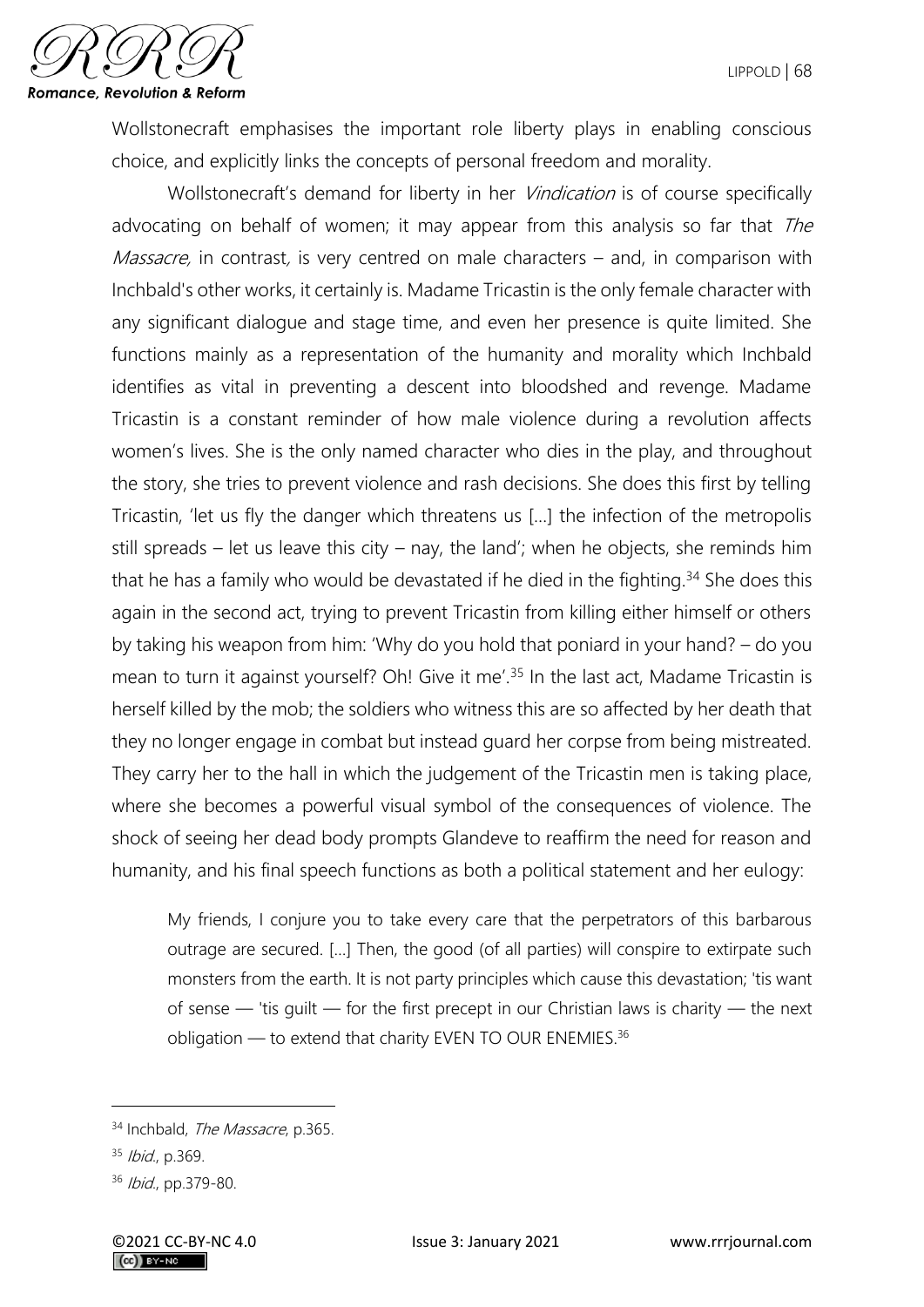

His fervent insistence on universal charity and mercy rather than party politics shows him as a proponent of active Christianity, a concept Inchbald also champions in some of her other plays – especially Such Things Are (1787), in which the story's moral heart, Haswell, takes a compassionate and charitable stance that resembles Glandeve's.<sup>37</sup> Both characters are men with considerable social influence, and both show an approach to leadership that values compassion; where Dugas' method is to create division by identifying those he considers enemies, both Glandeve and Haswell aim to create equality. A system of values which is based on equal treatment for everyone clearly represents an improvement for women who were frequently faced with unequal treatment. Madame Tricastin is a victim of the division in society caused by the identification of certain groups as enemies, and Glandeve's more equitable approach represents the best hope of avoiding further deaths.

Female characters participate less actively in both these plays, as their main function is to help both the male characters and the audience to determine the morally right thing to do. It is undeniable that this representation of women is far more conservative than making the heroine a witty woman who outsmarts others to get what she wants; this kind of heroine is a more frequent feature in Inchbald's comedies and is rooted in the unapologetically outspoken women of Restoration drama, such as Aphra Behn's Hellena and Widow Ranter.<sup>38</sup> The Massacre's characterisation of Madame Tricastin owes much more to late eighteenth-century texts which cast women as supporting characters who help to civilise male society – ideas which would later evolve into the Victorian ideal of the Angel in the House.<sup>39</sup> In the context of The Massacre's exploration of moral citizenship, Madame Tricastin's passivity also signals her exclusion from participating fully in that citizenship; she has no actual political or legal power, only entering the male space of the courthouse as a symbolic dead body, not as an active participant. While Tricastin, Glandeve, and Dugas have the ability to make

<sup>&</sup>lt;sup>37</sup> Michael Tomko provides a more detailed exploration of *The Massacre's* religious aspects in 'Remembering Elizabeth Inchbald's The Massacre: Romantic cosmopolitanism, sectarian history, and religious difference', European Romantic Review, 19.1, pp.1-18.

<sup>&</sup>lt;sup>38</sup> For an exploration of Restoration drama's 'unruly' women, see Rebecca Merrens, 'Unmanned with Thy Words: Regendering Tragedy in Manley and Trotter', in Broken Boundaries: Women and Feminism in Restoration Drama, ed. by Katherine M. Quinsey (Lexington: University of Kentucky Press, 1996) pp.31-50.

<sup>&</sup>lt;sup>39</sup> Coventry Patmore, *The Angel in the House* (London, Paris & Melbourne: Cassell and Company, 1891).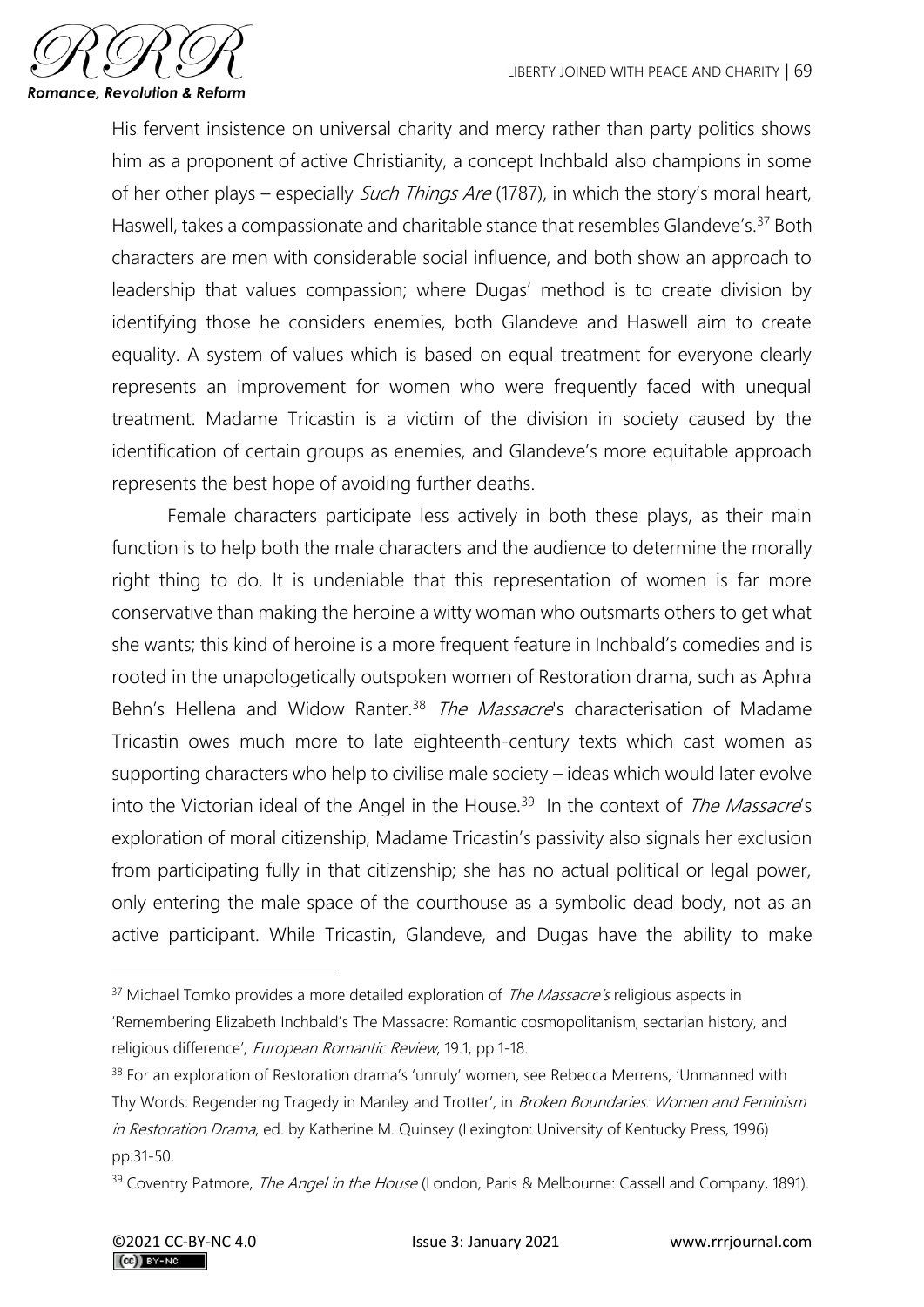

impactful choices – even to make the wrong choices, if it supports Inchbald's representation of the importance of a reasoned pursuit of freedom – Madame Tricastin's own liberty is limited. Wendy Nielsen has argued that, '[i]n Inchbald's dramatic plots, mothers and wives are legitimate targets for political wrath but do not share the same privileges as their male relatives.<sup>'40</sup> Consequently, rather than being an active heroine, Madame Tricastin becomes a passive symbol, recalling in some way Edmund Burke's synecdochic use of Marie Antoinette as a representation of the lawless revolutionaries' destruction of genteel, feminine virtue and motherhood.<sup>41</sup> She represents liberty and morality as theoretical concepts, but is never able to actively employ them in a way which improves her own life in a practical manner – she only demonstrates them to others.

In many other female-authored plays of this period, public displays of female virtue are more actively influential and can sometimes function as catalysts for social change, which is often achieved through a female character demonstrating such unrelenting virtue that other characters are compelled to change their own behaviour by her example. In Inchbald's own Every One Has His Fault, Eleanor Norland's virtue reforms her father Lord Norland, and Miss Wooburn shames her rakish husband Sir Ramble into reversing their separation (though in Ramble's case there is some doubt as to how permanent this change will be). Similar instances can also be found in Elizabeth Griffith's *The Platonic Wife*, in which Emilia is able to defend herself against the predatory Mr. Frankland through her steadfast belief in her own virtuousness when he threatens her '[w]ith one of the greatest misfortunes that can possibly befal [sic] an innocent young woman — the loss of reputation, madam.' She replies: '[m]y character, Sir, is far above the reach of malice, nor has the tongue of slander ever yet pronounced my name.<sup>42</sup> Similar words are spoken by Seraphina in Hannah Cowley's School for Greybeards (1786): 'A woman, who respects herself [...], is safe in every situation;  $-$  she ne'er incurs risk, who has sense of Duty for her Guard!'<sup>43</sup> In all these instances, women use their morality as an active virtue, and their 'sense of Duty' and moral rightness has

<sup>40</sup> Nielsen, 'A Tragic Farce: Revolutionary Women in Elizabeth Inchbald's The Massacre and European Drama', p.83.

<sup>&</sup>lt;sup>41</sup> Edmund Burke, *Reflections on the Revolution in France* (London: Dodsley, 1790) p.78.

<sup>42</sup> Elizabeth Griffith, The Platonic Wife (Dublin: Wilson et al., 1765) II. 1.

<sup>43</sup> Hannah Cowley, A School for Greybeards, or, the Mourning Bride (Dublin: Porter, 1787) V. 5.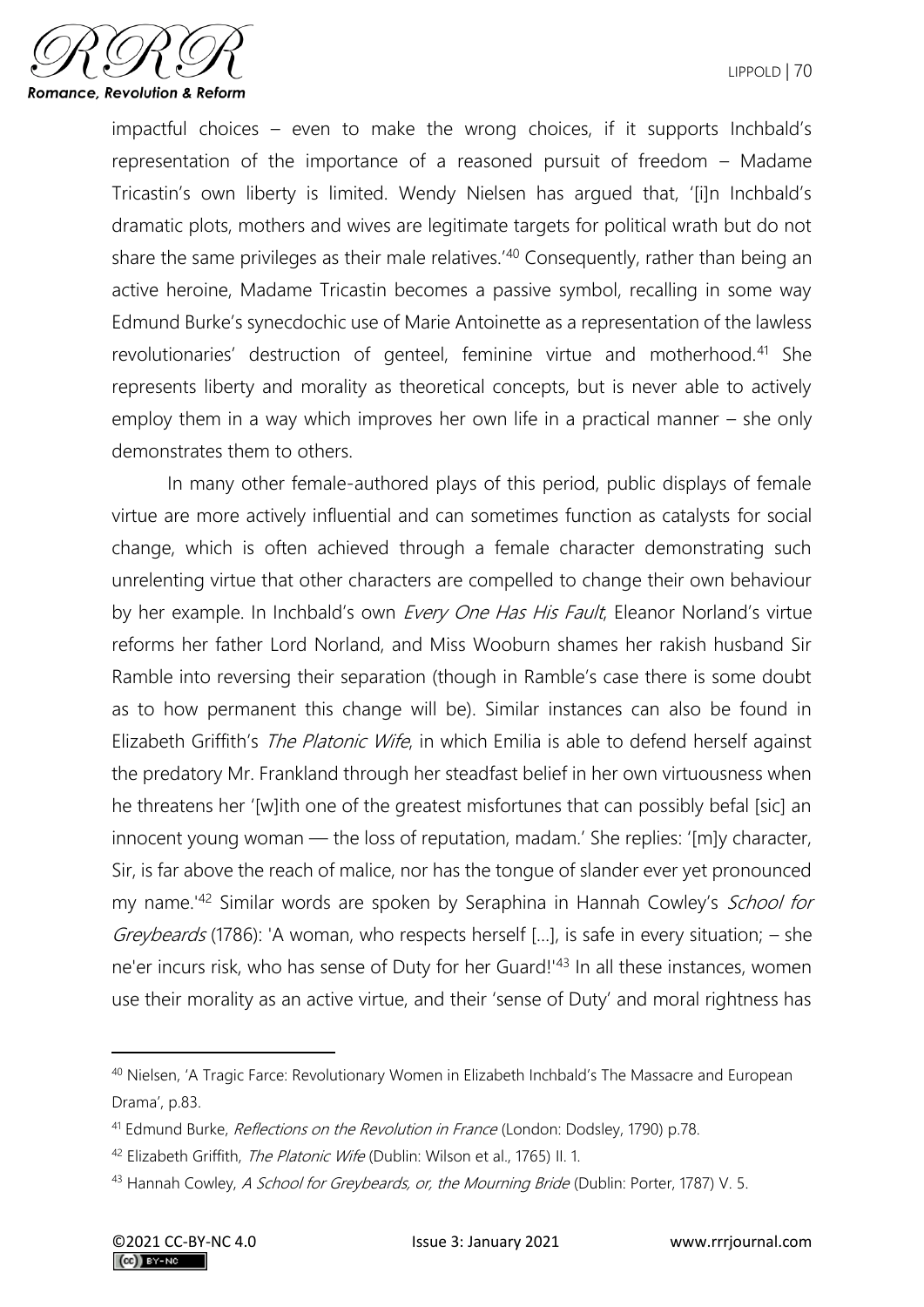

a noticeable effect on others around them. In this they resemble Madame Tricastin, but there is one crucial difference: her virtue improves things for others, but not for herself, whereas female characters in other plays benefit in some way – either by reconciliation, marriage, or increased social standing. In *The Massacre*, the concept of female virtue succeeds in reforming society only to some extent, and that reform comes at a heavy price for the female character.

Tricastin even addresses his wife as a 'Dying saint', explicitly linking the reforming example of her exceptional virtue with the sacrifice of her life.<sup>44</sup> His characterisation of her as a saintly figure, however, also points to an unequal dynamic in their relationship – his idealisation of her fragility places her in a situation in which her self-sacrifice is almost expected as part of her role of virtuous martyr. Wollstonecraft argued that this attitude of courtly gallantry towards women impeded their ability to make rational and practical choices:

'It seems natural for man to search for excellence, and either to trace it in the object that he worships, or blindly to invest it with perfection, as a garment. But what good effect can the latter mode of worship have on the moral conduct of a rational being?'<sup>45</sup>

Inchbald similarly identifies the social expectations of female passivity and delicacy, which have placed Madame Tricastin in an inescapable situation, as the cause of her inability to defend herself. The play shows that Madame Tricastin's helplessness is not an innate part of her character, but has rather been encouraged by external influences. When Tricastin decides that flight is impossible and they should attempt to fight their attackers, his friend Menancourt suggests that Madame Tricastin should have a weapon as well:

MENANCOURT: Give her an instrument of death to defend herself — our female enemies use them to our cost.

EUSEBE: No, by Heaven! so sacred do I hold the delicacy of her sex, that could she with a breath lay all our enemies dead, I would not have her feminine virtues violated by the act.<sup>46</sup>

<sup>44</sup> Inchbald, The Massacre, p.379.

<sup>45</sup> Wollstonecraft, Vindication, p.114.

<sup>46</sup> Ibid., p.368.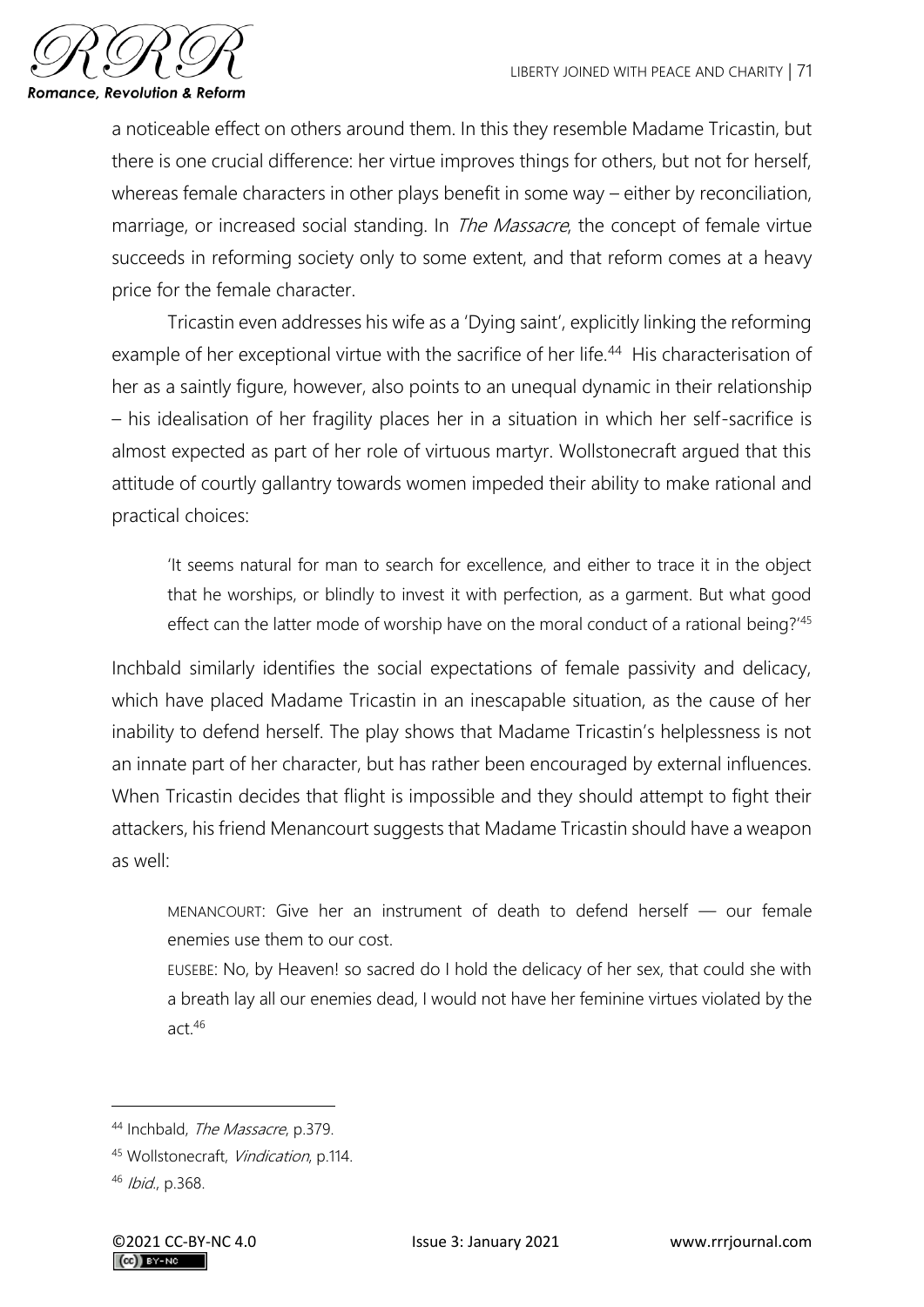

His refusal to even consider that his wife should be able to defend herself means that once she is separated from him, there is no possibility of her fighting back. Her 'delicacy' and 'feminine virtues' are of no practical help at all to her, since they cannot protect her. She is almost too virtuous for her own good, and her (and her family's) idea of female virtue is one of passivity. Inchbald thus suggests that trying to be too delicate and self-sacrificial, and basing one's sense of self exclusively on maintaining a state of extreme virtuousness is actively harmful to women. Her ideas here show especially remarkable parallels to Wollstonecraft's critique of the cultivation of helplessness, and society's view of women 'as if they were in a state of perpetual childhood, unable to stand alone'.<sup>47</sup> In her introduction to the *Vindication*, Wollstonecraft 'wish[es] to persuade women to endeavour to acquire strength, both of body and mind'.<sup>48</sup> Madame Tricastin's death can certainly be attributed to a lack of strength on her part – because of the difference in physical strength between her female body and those of her male attackers, but also because of her inability to contradict her husband's decisions – so Inchbald is here similarly considering the negative consequences of discouraging women from acquiring the power to 'stand alone', both mentally and physically. While Inchbald uses a more subtle approach here compared to Wollstonecraft's forthright style, it is remarkable how comparable they are in their critique of the artificial passivity society encouraged women to perform.

Wollstonecraft was, in some ways, fairly confident about the potential for women to achieve equality through a reform of their society and education:

It is time to effect a revolution in female manners – time to restore to them their lost dignity – and make them, as part of the human species, labour by reforming themselves to reform the world. It is time to separate unchangeable morals from local manners.<sup>49</sup>

Inchbald is rather less optimistic in *The Massacre*. Madame Tricastin possesses the 'unchangeable morals' that Wollstonecraft champions; her first speech in the play shows that her character prioritises sincere affection over material wealth: 'I condemn avarice; and yet, was gold half so precious to me as the society of my dear Eusèbe

<sup>&</sup>lt;sup>47</sup> Mary Wollstonecraft, A Vindication of the Rights of Woman and A Vindication of the Rights of Men (Oxford: Oxford University Press, 2008) p.73

 $48$  Ibid

 $49$  *Ibid.*, p.113.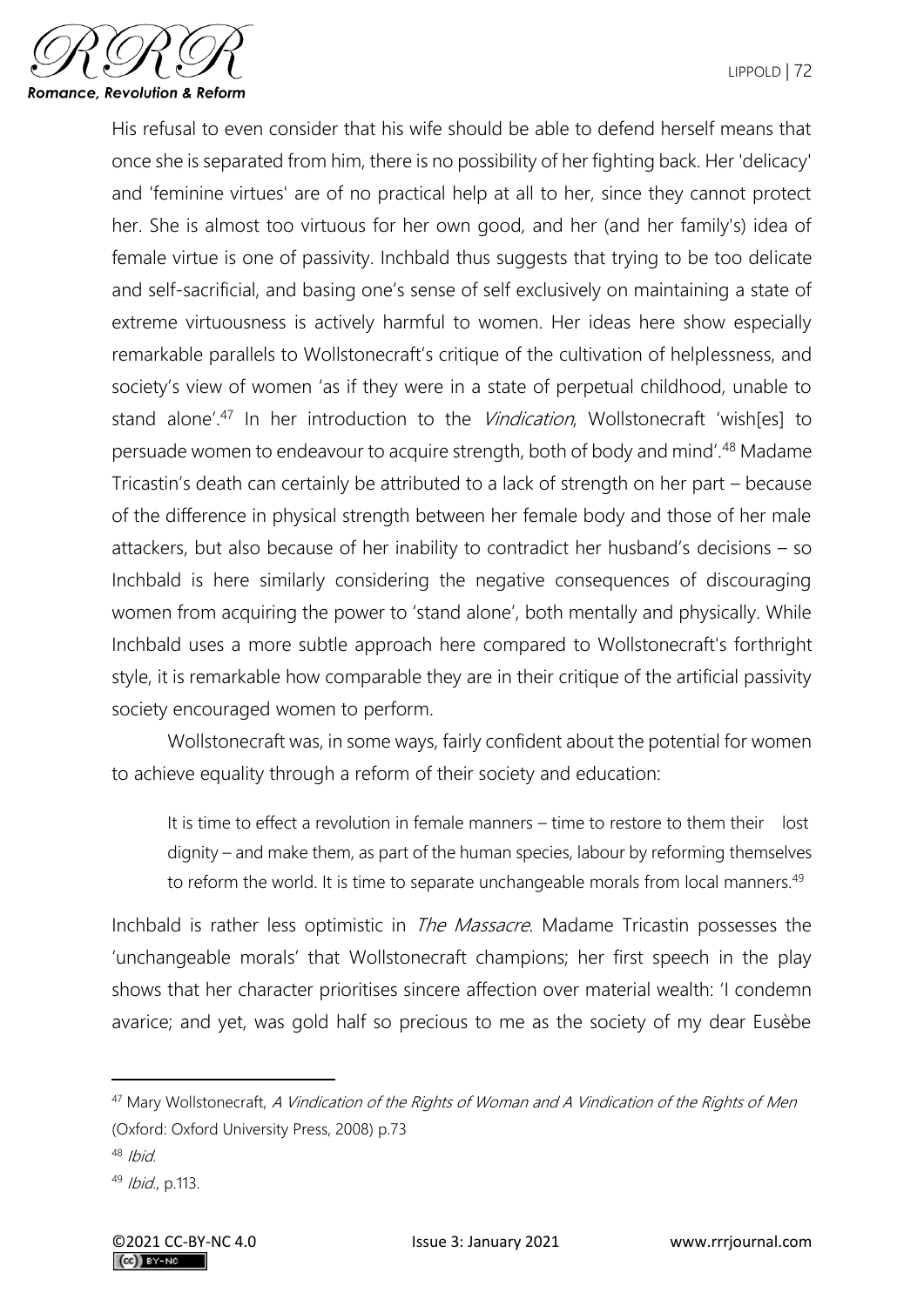

Tricastin, I should be most avaricious!'.<sup>50</sup> When she is surrounded by the mob, she tries to shield her children: 'The eldest, to the last, she held fast by the hand – the youngest she pressed violently to her bosom, and, struggling to preserve, received the murderer's blow through its breast, to her own.<sup>'51</sup> Her speech and actions are always intended to foreground her virtue, and thus it becomes her defining characteristic. As a consequence, her husband seems to be more concerned about a potential loss of her virtue than he is about the loss of her life. Tricastin is clearly influenced by 'local manners' – contemporary ideas about the nature and value of female morality – in his indignant response to the idea of his wife wielding a weapon. He considers it a serious transgression that would have 'violated' her, equating the sanctity of her female body with her feminine virtue; in his idealisation of her virtue, he chooses to 'blindly invest [her] with perfection', and she is therefore unable to escape the passive vulnerability he expects of her.<sup>52</sup> Inchbald's fictional characters perfectly illustrate the same argument Wollstonecraft makes in her more theoretical, philosophical treatise – that rigid definitions of respectable and appropriate female behaviour could leave women with very little choice or agency.

Violence is established throughout the play as the morally incorrect choice, and by 1792, female physical violence especially had become associated with chaos and societal breakdown rather than empowerment.<sup>53</sup> Unable to defend herself physically, and without access to legal or institutional protection, Madame Tricastin is left with no material defence. Like Wollstonecraft, Inchbald recognises the need for large-scale reform if women are to participate actively in society to the same degree as men. However, Inchbald's representation focusses on the potential cost and resistance that any female reformer might encounter both on a personal and an institutional level by representing the circular and finally fatal moral standards women are required to uphold. Ultimately, it can be argued that Madame Tricastin does succeed in effecting some reform in her society, as Glandeve's speech promises 'an end to blind obedience'

<sup>50</sup> Inchbald, The Massacre, p.351.

<sup>51</sup> Ibid., p.379.

<sup>52</sup> Wollstonecraft, Vindication, p.114.

<sup>53</sup> Wendy C. Nielsen, Women Warriors in Romantic Drama (Newark: University of Delaware Press, 2013) p.116.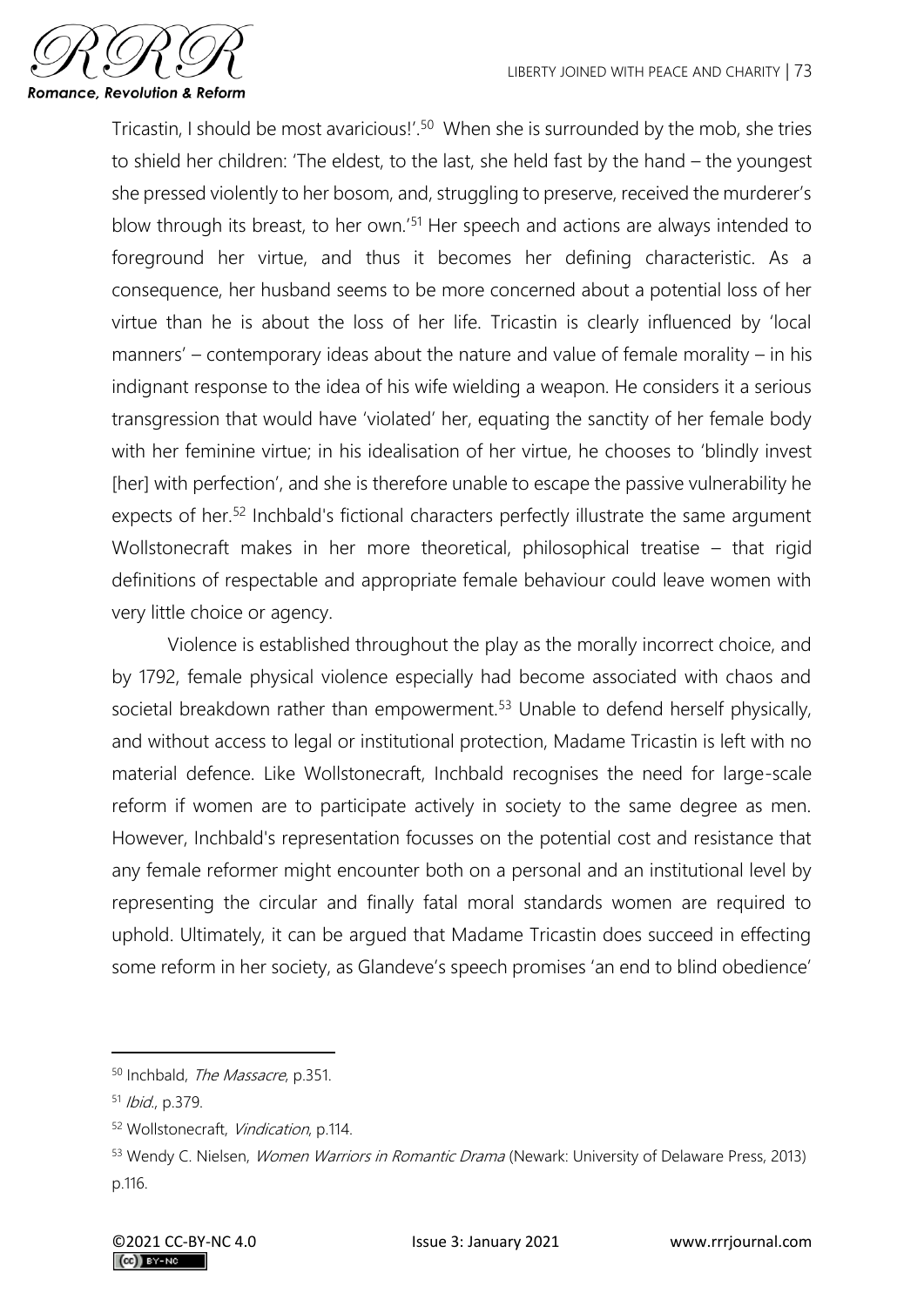

and a prioritisation of reason and charity, but this reform comes too late for her.<sup>54</sup> No female characters, except for the dead Madame Tricastin, are present in the last scene of the play. Therefore the reforming of society, though prompted by the death of a woman, is ultimately led and conducted by men and only results in material benefits for the male characters. A great deal of the sense of unease and danger present in this play stem from the fact that reform can only be enacted by a woman if it is accompanied by her self-sacrifice.

In comparison, Inchbald's representation of women's ability to affect societal reform is not quite so pessimistic in some of her other plays; Every One Has His Fault and Such Things Are both end with strides having been made towards a more reasonable and humane society, which also visibly improves the lives of the female characters that most closely resemble Madame Tricastin (Eleanor and Arabella, respectively). However, in both plays this reform is supported by a male character with institutional power: in *Such Things Are* by Haswell the prison reformer, who has the ear of the Sultan of Sumatra; and in *Every One Has His Fault* by the wealthy Lord Norland. The female characters in these plays are also put in danger—with Eleanor living in poverty and Arabella in prison—but accounts of their suffering prompt the Sultan and Norland to institute reforms which enable the women to escape those dangers, and will prevent other women from facing similar situations in future. While these two female characters therefore avoid Madame Tricastin's tragic fate, Inchbald uses them to consider the same duality of reform that she includes in The Massacre: she simultaneously acknowledges the role of women in reforming society, and the fact that those reforming women face societal barriers. The publication of Every One Has His Fault in 1793 proves that Inchbald was not silenced by the repressive atmosphere that followed the Revolution, but it also shows the potential danger she was in; her cynical social satire in this play earned her the *True Briton's* accusation of being a 'Democrat', implying that her intention was to undermine the British government and monarchy.<sup>55</sup> As Angela Smallwood has noted however, Every One Has His Fault is positioned more carefully than *The Massacre* 'to operate on the margins of radical ideas and discourse.<sup>'56</sup>

<sup>54</sup> Wollstonecraft, Vindication, p.90.

<sup>55</sup> The True Briton, 30 January 1793, Issue 26.

<sup>56</sup> Angela Smallwood, 'Women Playwrights, Politics and Convention: the Case of Elizabeth Inchbald's "Seditious" Comedy, Every One Has His Fault (1793)', CW3 Journal, 1 (2004) [n.p].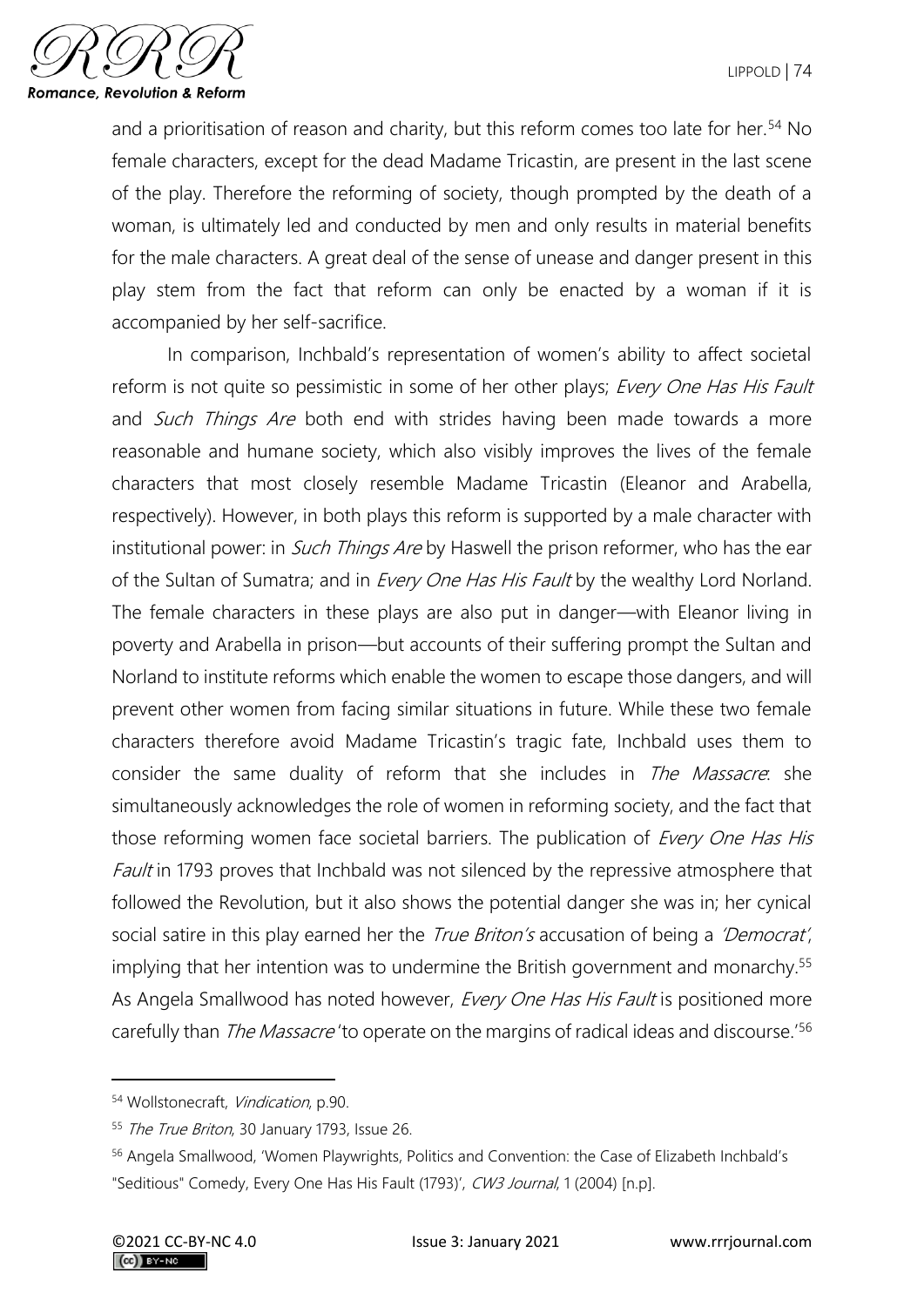

Despite its political content, *Every One* does not mention revolution, and is framed as a domestic comedy. The Massacre, trying to do without these safeguards, probably exceeded the safe margins within which Inchbald usually operated.

The Massacre is an intriguing development in Inchbald's writing career, both in her discarding of the domestic comedy frame and in its ambiguity. Some of this ambiguity comes from external sources: the uncertainty of its status as an unperformed play, a text published after the author's death, a reflection on a contemporary event that masquerades as a historical one, and the unusual choice of genre on Inchbald's part. The contents of the text itself have invited a variety of interpretations of Inchbald's intentions, as well as revealing a marked uncertainty surrounding the status and safety of women in public spaces, particularly in revolutionary spaces. The ambiguity inherent in the text perhaps speaks to Inchbald's own uncertainty regarding the extent to which women could enact political reform, and her awareness of her own precarious status as a writer in a time when other authors were being censored and prosecuted for sedition. After *The Massacre*, Inchbald returned to writing the comedies for which she was known, which perhaps allowed her to write in a safer and more clearly defined mode. The political content in these plays operates within the traditional structure of the domestic comedy, and Inchbald herself could therefore define herself as a comic writer rather than a radical one.

Amy Garnai has described Inchbald's career as one 'defined by caution', and this caution is in some ways present in *The Massacre*, both in its careful framing as a documentation of historical violence and as a closet drama, and in the reservations it expresses about the effectiveness of revolution and reforms in female manners.<sup>57</sup> The fact that the French Revolution could not be safely framed within the genre of a domestic comedy, in combination with the increased anxiety surrounding potential threats and treason against the British government, certainly justified any female playwright's cautious approach to the subject. To abandon caution, as Mary Wollstonecraft did, and comment openly on the Revolution without any attempt to soften the blow, was to risk isolating oneself socially and professionally. On the other hand, Madame Tricastin, standing alone against the mob, exemplifies the precarious situation in which a woman in the public sphere might find herself without institutional or social support. Even from her relatively secure position as an established writer with

<sup>57</sup> Ibid., p.703.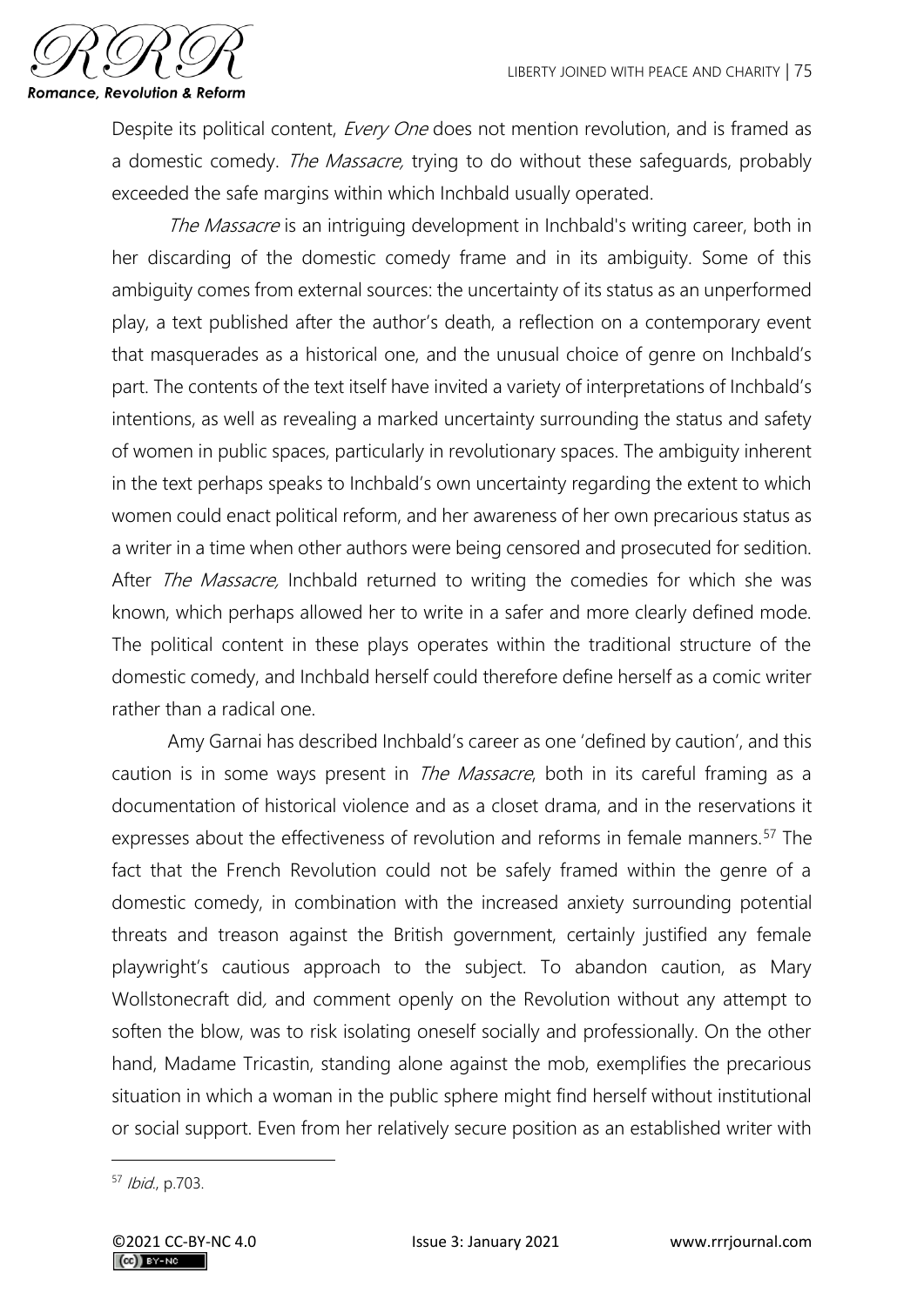

a good reputation, Inchbald was keenly aware of the restrictions placed on playwrights, writing that, '[t]he novelist is a free agent. He lives in a land of liberty, whilst The Dramatic Writer exists but under a despotic government.'<sup>58</sup>

Given these restricting circumstances, writing about the Revolution in the first place was a remarkably bold stroke in 1792, and one that speaks to Inchbald's underlying potential for radicalism. Other critics such as Gary Kelly and John Robbins have previously explored the radical tendencies present in Inchbald's writing, and her connection with male radical writers such as Holcroft and Godwin. Her connection to Wollstonecraft, however, has been much less widely acknowledged, perhaps partly because Inchbald eventually distanced herself from her personal acquaintance with Wollstonecraft, and a perception that Wollstonecraft's 'deep, at times obsessive, preoccupation with personal authenticity' tended to set her apart from other women, who at least for appearances' sake sometimes performed elements of traditional femininity and respectability in order to avoid repercussions.<sup>59</sup> While it is undeniable that both in their personal lives and in their choice of literary genres Inchbald and Wollstonecraft seem very dissimilar, the ideas expressed in Inchbald's writing accord remarkably with those expressed in the *Vindication*, in foregrounding the consequences of society's imposing of the expectation of passive virtue on women, and the potential agency of women themselves to reform and change those expectations. Wollstonecraft is therefore not entirely alone in questioning these expectations, as Inchbald similarly acknowledges the vulnerable position of women in a society in which they lacked either social or political influence, and therefore advocates for women's equal inclusion in the reforming of that society.

Because of the restrictions of the Licensing Act, and the caution women writers needed to employ in order to remain respectable, the role of female playwrights in the development of eighteenth-century proto-feminist thought has frequently been overlooked or diminished. However, works like Inchbald's demonstrate the complexity of female playwrights' engagement with both contemporary events and contemporary societal shifts, and their remarkable ability to maintain the necessary balance between

<sup>58</sup> Elizabeth Inchbald, 'To the Artist', The Artist: A Collection of Essays Relative to Painting, Poetry, Sculpture, Architecture, the Drama, Discoveries of Science, and Various Other Subjects, 1.14 (1807), p.16. 59 Barbara Taylor, Mary Wollstonecraft and the Feminist Imagination (Cambridge: Cambridge University Press, 2003) p.32.